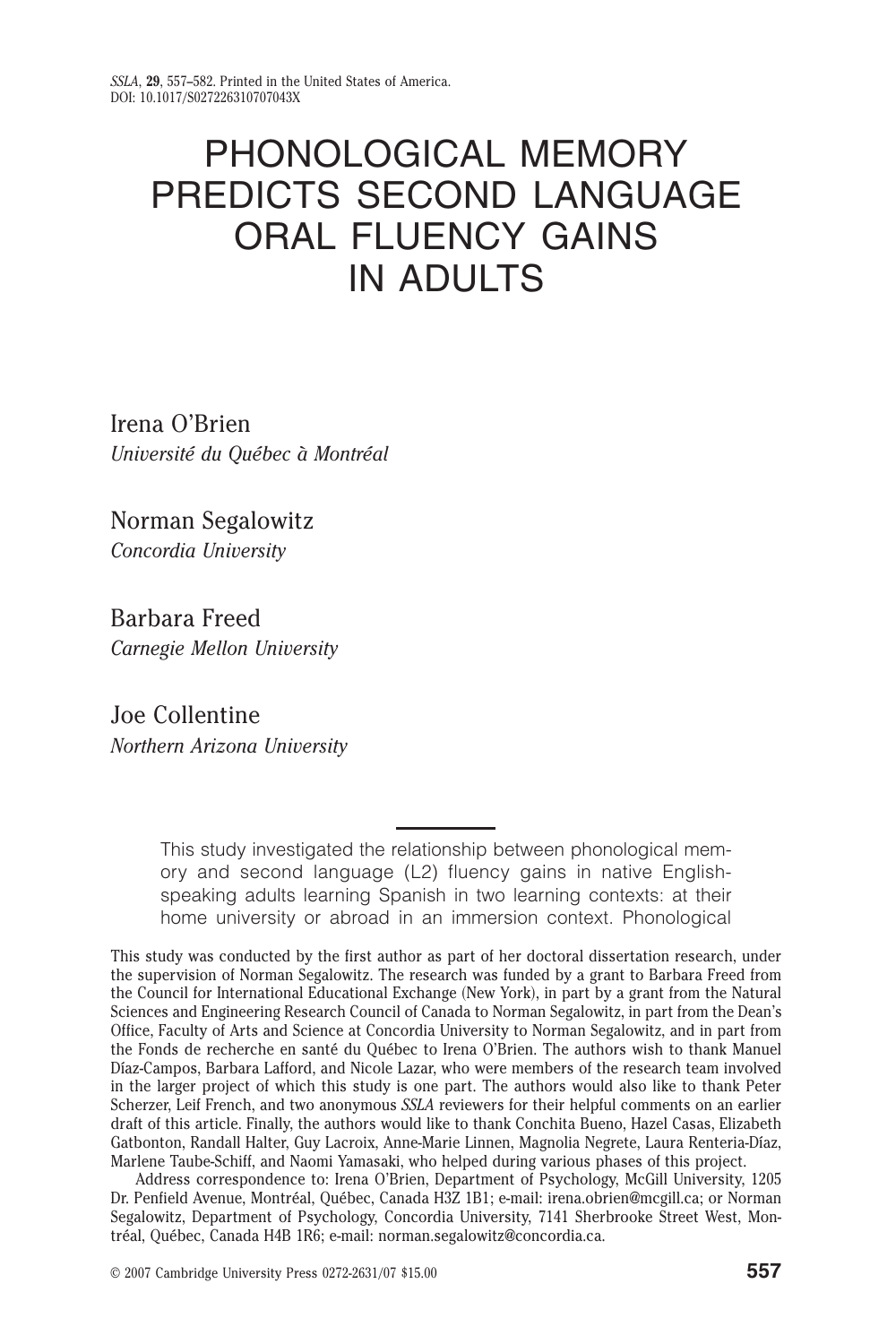memory (operationalized as serial nonword recognition) and Spanish oral fluency (temporal/hesitation phenomena) were assessed at two times, 13 weeks apart. Hierarchical regressions showed that, after the variance attributable to learning context was partialed out, initial serial nonword recognition performance was significantly associated with L2 oral fluency development, explaining 4.5–9.7% of unique variance. These results indicate that phonological memory makes an important contribution to L2 learning in terms of oral fluency development. Furthermore, these results from an adult population extend conclusions from previous studies that have claimed a role for phonological memory primarily in vocabulary development in younger populations.

It is well known that some people are relatively successful in learning a second language  $(L2)$ , whereas others find it relatively more difficult (Dörnyei, 2005; Segalowitz, 1997). One factor that might mediate individual differences in  $L2$  learning is phonological memory (i.e., the ability to recognize and remember phonological elements and their order of occurrence). In spoken communication, listeners must be able to retain phonological elements and their serial order over short intervals of a second or two if they are to correctly identify the words and grammatical structures of the utterances they hear. In a L2, this can pose a potentially significant challenge because the sound system of the target language might differ from the first language  $(L1)$  and because the identity of words and phrases might not be as automatically available as in the L1. The ability to hold on to input sounds and their serial order for a short time to allow sufficient processing to take place might thus play a critical role in L2 comprehension and, importantly, in L2 learning+ An inability to carry out such a basic phonological process could compromise both immediate comprehension and the short-term retention of information needed for learning new words and grammatical structures. Thus, it is plausible that people with better phonological memory skills find learning languages easier than those with poorer phonological memory abilities. This idea has long been recognized in the language aptitude literature (e.g., Carroll, 1990; Robinson, 2003, 2005; Skehan, 1998); the ability to encode phonological sequences into working memory and maintain them is presumed to be a necessary prerequisite for the further processing essential to SLA, and individual differences in this ability exist. The goal of the present research was to investigate this relationship between phonological memory abilities and L2 oral fluency development in an adult population of learners.

A large volume of research that examines the relationship between phonological memory and language learning has been published in recent years (see Baddeley, Gathercole, & Papagno, 1998, and Ellis, 1996, for reviews). This relationship, especially with children's L1 acquisition, has been found to be so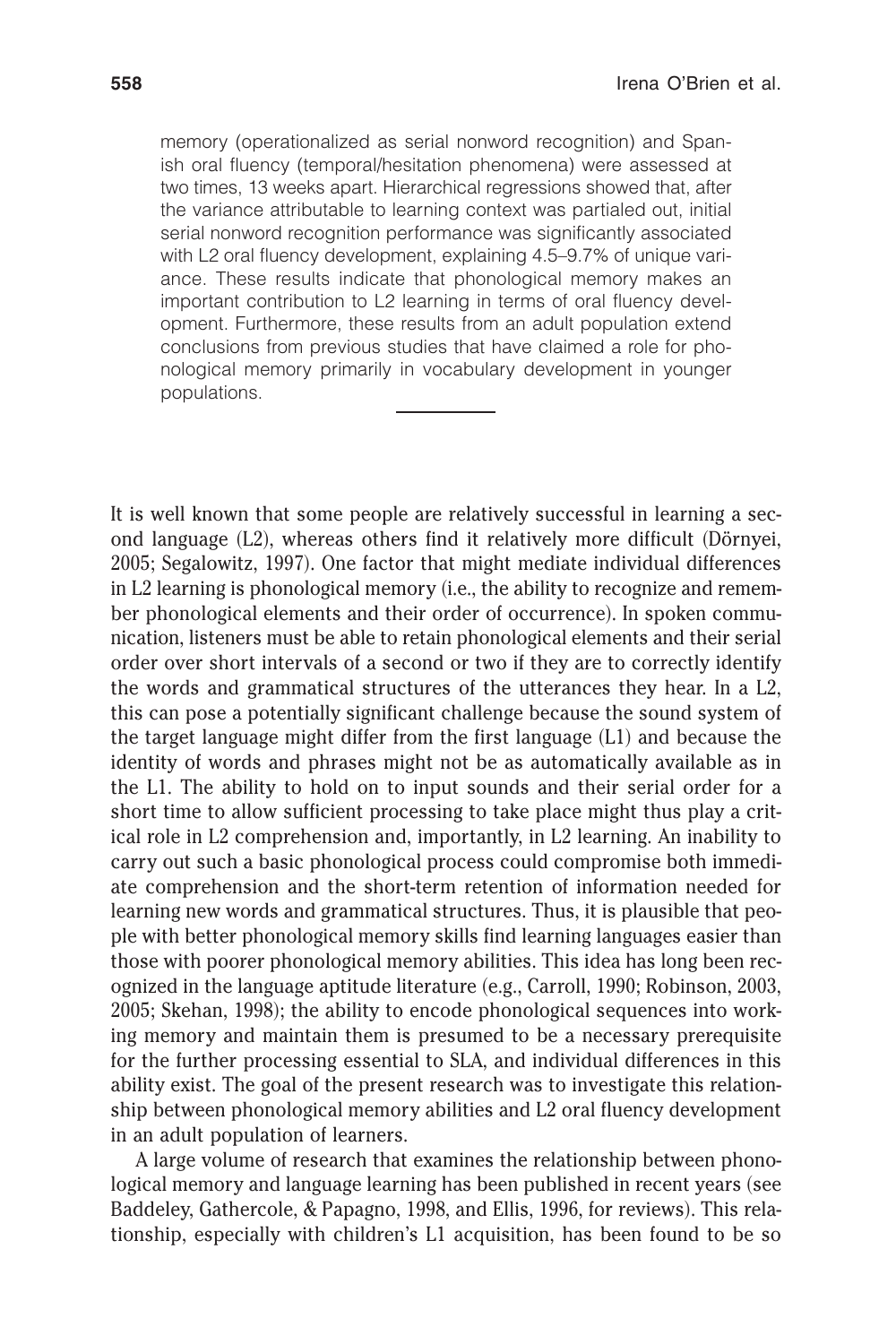robust that Baddeley et al. proposed that the function of phonological memory is to make the learning of new words possible. Indeed, they called it a "language learning device"  $(Badde)$ et al., p. 887). The primary objective of the current study is to examine whether phonological memory plays a role in adults' acquisition of oral fluency—as opposed to vocabulary skill development—in a L2.

Phonological memory is one component of Baddeley and Hitch's (1974) multicomponent model of working memory. Briefly, the working memory model contains a multifunctional attentional system called the central executive (Baddeley, 1996) and two slave systems: a phonological loop, specialized for verbal information and responsible for phonological memory, and a visuo-spatial sketchpad, responsible for visual and spatial information. A more recent addition to the model is an episodic buffer that integrates information originating from the slave systems with information from long-term memory (Baddeley,  $2000$ ; Baddeley & Wilson,  $2002$ ). The phonological loop is the component for which there is the most experimental evidence (see Baddeley et al., 1998). It contains a phonological store, which holds verbal information for short periods of time, and an articulatory rehearsal process, which refreshes the contents of the phonological store.

Phonological memory facilitates language learning by holding novel phonological traces temporarily until more permanent representations can be formed. It is estimated that phonological memory is able to store the phonological traces for about 2 s unless they are refreshed by rehearsing them subvocally  $(Baddeley, Thomson, & Buchanan, 1975)$ . A variety of measures has been used to assess phonological memory: nonword repetition, word span, serial nonword recall (nonword span), serial nonword recognition (SNWR; nonword matching span), digit span, and others. Although these different measures operationalize phonological memory in different ways, the common underlying focus is on the holding mechanisms that keep phonological information available for a short period of time in order to make subsequent, more elaborate processing possible. This information holding aspect is the main focus of this study.

Early studies that reported a relationship between phonological memory and language learning concerned an adult patient, P.V., who had suffered an ischemic lesion to the left hemisphere language area, leaving her with a severe deficit in the phonological loop  $(Baddeley, Papagno, & Vallar, 1988; Vallar & )$ Baddeley, 1984). P.V. had fluent native speech and was able to perform normally on a number of long-term memory tasks, including the learning of wordword pairs. However, she had a nonword memory span of only two syllables and was unable to learn even one word-nonword pair. Study of this patient provided early evidence that a deficit in the phonological loop impairs the learning of new words.

There have been numerous studies showing that phonological memory is implicated in L1 learning by children. Phonological memory has been shown to correlate with children's native vocabulary knowledge (Adams, Bourke,  $&$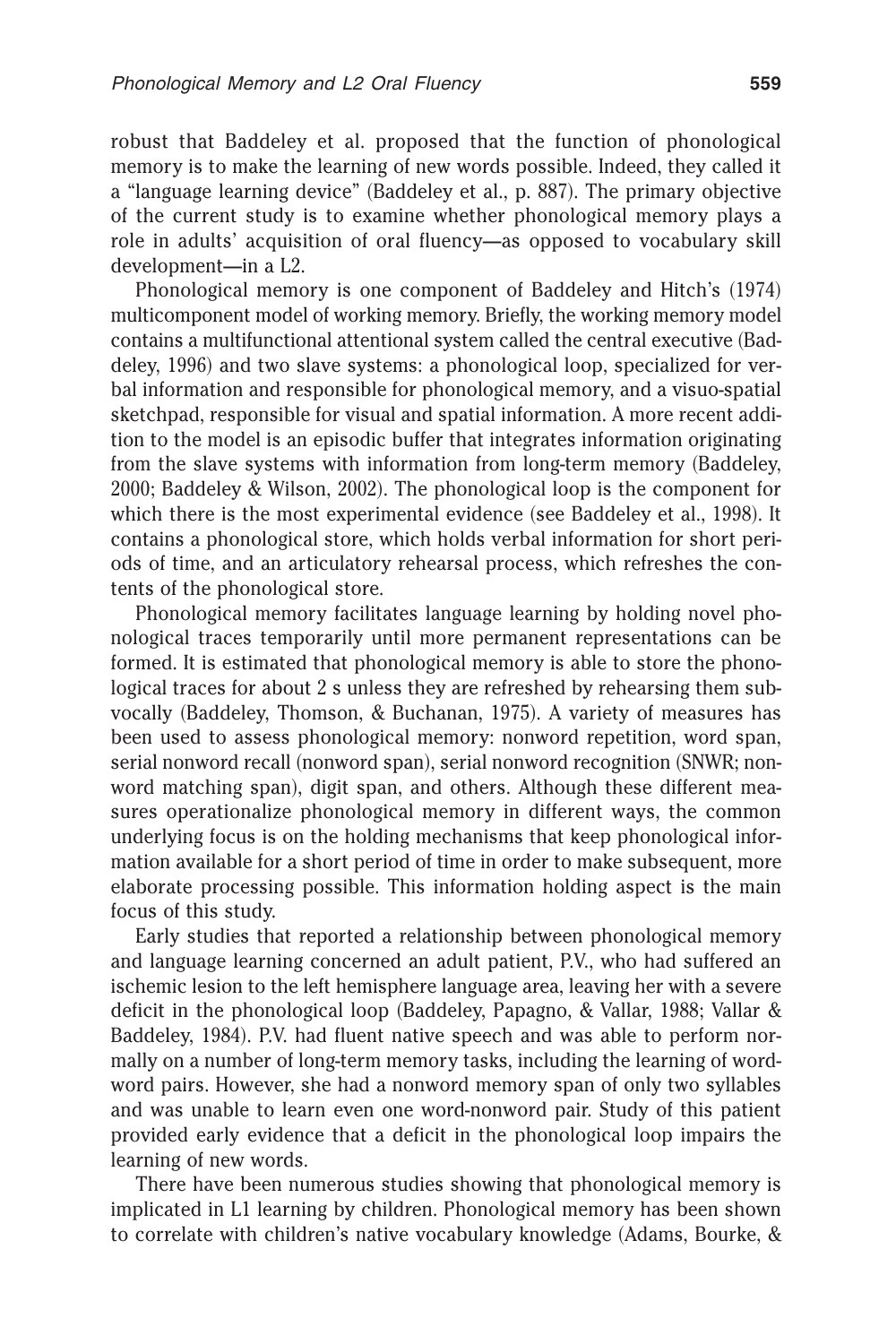Willis, 1999; Gathercole & Adams, 1993, 1994; Gathercole & Baddeley, 1989; Gathercole, Service, Hitch, Adams, & Martin, 1999; Gathercole, Willis, & Baddeley, 1991; Gathercole, Willis, Emslie, & Baddeley, 1992; Michas & Henry, 1994! even as late as  $14$  years of age (Gathercole et al., 1999) and with children's ability to learn word-nonword pairs, recall new names, and recall definitions of new words (Gathercole, Hitch, Service, & Martin, 1997). Children with better phonological memory abilities are better at repeating complex sentences  $(B$ lake, Austin, Cannon, Lisus, & Vaughan, 1994; Willis & Gathercole, 2001), and they produce longer utterances (Adams & Gathercole, 1995, 1996, 2000; Blake et al., 1994), recall more information contained in a story (Adams & Gathercole, 1996), and use more different words in their speech as well as more complex syntactic structures (Adams & Gathercole, 1995, 2000).

Phonological memory has also been shown to relate to children's SLA. In Cheung's (1996) study, phonological memory predicted the number of trials to learn new L2 words, but only for less fluent bilingual children. It has been correlated with elementary school children's  $L2$  vocabulary (Masoura & Gathercole, 1999, 2005). Additionally, earlier phonological memory predicts later L2 abilities of elementary school children, including vocabulary, reading comprehension, listening comprehension, and written production (Dufva & Voeten, 1999; French, 2006; Service, 1992; Service & Kohonen, 1995).

There is evidence that phonological memory plays a role in foreign language or L2 learning in adults+ Polyglots, for example, have better phonological memory abilities than nonpolyglots and are better at learning L2 words but not at learning paired associates in their L1 (Papagno & Vallar, 1995). Simultaneous interpreters were also shown to have better phonological memory abilities than L2 teachers: In a study by Christoffels, de Groot, and Kroll (2006), phonological memory was assessed using L1 and L2 word spans, and simultaneous interpreters performed better on both the L1 and L2 versions of this task than did L2 teachers. Phonological memory has also been shown to predict the ability to learn L2 vocabulary (Atkins & Baddeley, 1998; Gupta, 2003; Speciale, Ellis, & Bywater, 2004) and grammar (Williams & Lovatt, 2003) in experimental settings. The effects of articulatory suppression and word length, both thought to affect the articulatory rehearsal component of the phonological loop, and phonological similarity, assumed to affect the storage component, provide further evidence that phonological memory is implicated in L2 learning by adults. For example, studies by Papagno, Valentine, and Baddeley (1991) and Papagno and Vallar (1992) showed that articulatory suppression and word length impaired the learning of word-nonword pairs but not word-word pairs (cf. Duyck, Szmalec, Kemps, & Vandierendonck, 2003, who provided evidence that articulatory suppression also impairs the learning of abstract word-word pairs). Papagno and Vallar (1992; cf. Romani, McAlpine, Olson, Tsouknida, & Martin, 2005) found that phonological similarity also disrupts the learning of word-nonword pairs more than the learning of word-word pairs. Finally, Ellis and Sinclair  $(1996)$  found that the maintenance of L2 utterances in memory through repetition resulted in better vocabulary acquisition and more overall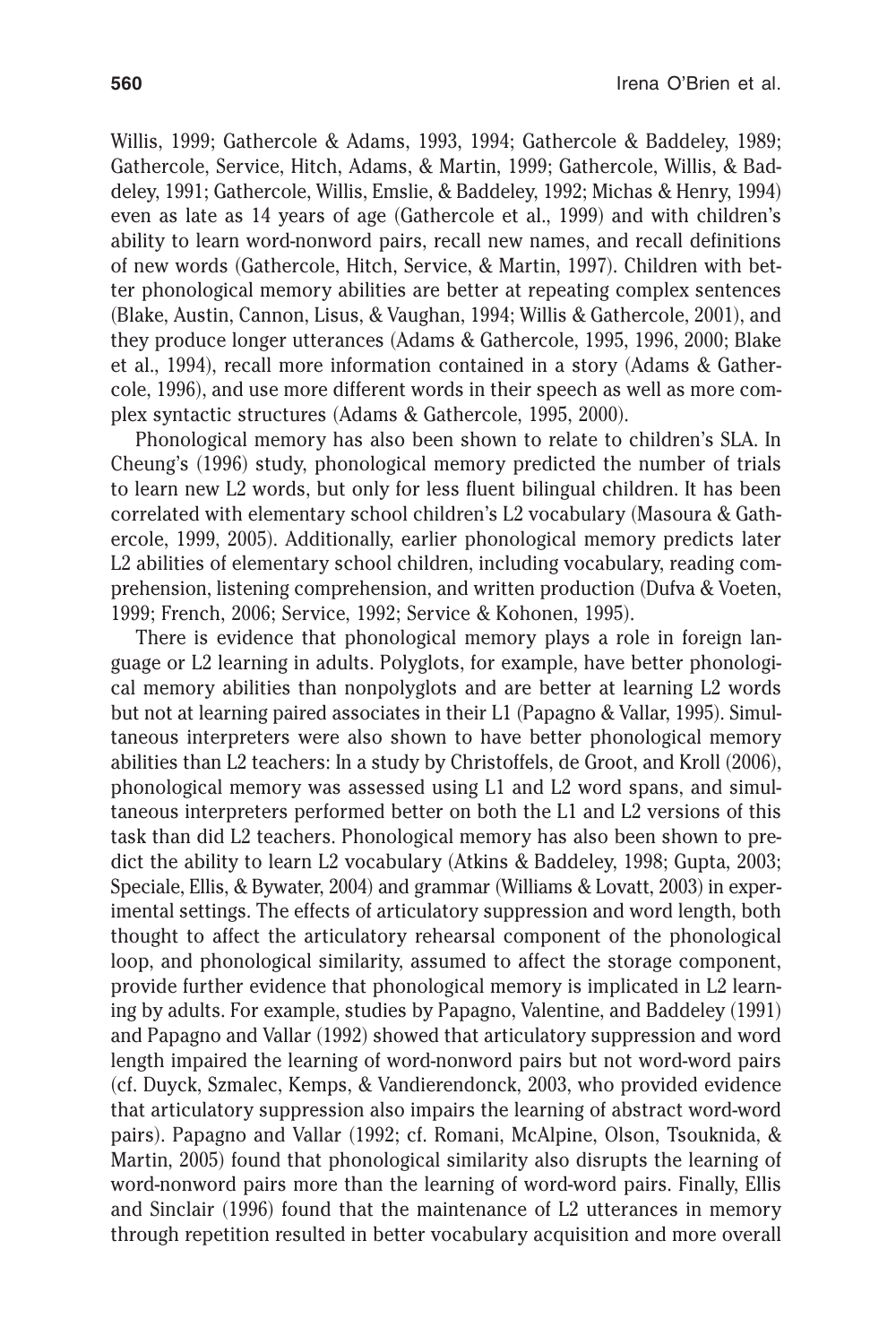grammatically correct speech attempts in the L2 than when repetition was suppressed.

The goal of the present study was to investigate the role of phonological memory in the acquisition of L2 oral fluency. Previous research with adults has employed a variety of paradigms to look at phonological memory with a focus on vocabulary learning, but, to our knowledge, few studies have looked at other aspects of adult L2 learning (cf. Ellis & Sinclair, 1996; O'Brien, Segalowitz, Collentine, & Freed, 2006; Speciale et al., 2004; Williams & Lovatt, 2003), and no study has looked at oral fluency. In contrast, phonological memory has been found to relate to a number of measures of spontaneous speech in children other than vocabulary, including length of utterance, vocabulary richness, syntactical complexity, and the recall of story information (Adams & Gathercole, 1995, 1996, 2000; Blake et al., 1994). Consequently, we wished to look at whether phonological memory would also play a role in other aspects of SLA in adults—namely oral fluency.

This study was carried out in a language-learning environment that was ecologically more natural than previous studies. For the most part, foreign language or L2 studies with adults have looked at the role of phonological memory in laboratory-based experimental word learning. Experimental word learning is a highly controlled paradigm that minimizes the influence of extraneous variables; L2 learning, however, typically takes place not in a tightly controlled environment but in the classroom and by exposure to the target language outside the classroom. This real-world dimension of learning a L2 is highly variable and is influenced by numerous factors not present in the laboratory.

In L1 studies involving children, for whom the native vocabulary has been learned through exposure to the language in highly variable contexts rather than in a controlled experimental setting, phonological memory has been found to correlate with size of native vocabulary (Adams et al., 1999; Gathercole  $&$ Adams, 1993, 1994; Gathercole & Baddeley, 1989; Gathercole et al., 1991, 1992, 1999; Michas & Henry, 1994). Furthermore, a number of longitudinal studies of natural language learning have found that earlier phonological memory predicts later L1 and L2 language abilities. Service  $(1992)$  tested Finnish elementary school children learning English and found that phonological memory predicted their English course grade 2.5 years later as well as a number of English subskills: listening comprehension, reading comprehension, and written production. However, this relationship was found to be mediated by English vocabulary acquisition (Service & Kohonen, 1995).

Some studies have suggested that phonological memory plays a causal role in language learning. Gathercole et al. (1992) assessed the nature of the relationship between phonological memory and vocabulary skills in children+ Using cross-lagged correlations, they found that phonological memory at age 4 predicted vocabulary knowledge at age 5 as well as the gain in vocabulary between ages 4 and 5, whereas vocabulary knowledge at age 4 did not predict phonological memory at age 5, suggesting that phonological memory plays a causal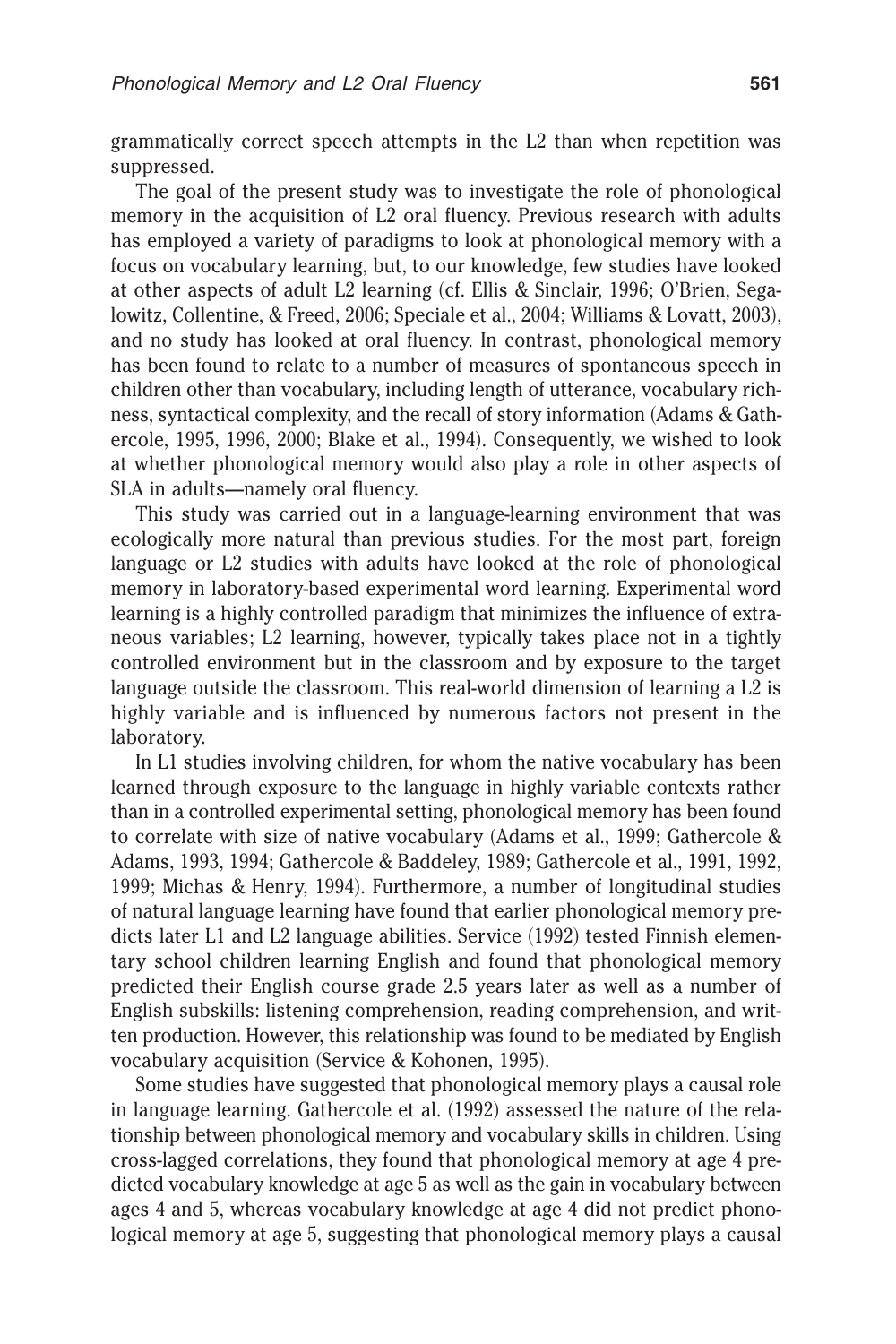role in vocabulary development. In one of the only L2 studies we know of that attempts to establish causality, French (2006) looked at the role of phonological memory in children's L2 development over time. He tested Francophone  $(L1)$  preadolescent children enrolled in an intensive English  $(L2)$  language program and found that phonological memory measured at the start of the program predicted their proficiency in English listening comprehension, reading comprehension, and vocabulary 5 months later. Through the use of partial cross-lagged correlations, French also suggested that this relationship was causal in nature.

To our knowledge, only one study has looked at the relationship between phonological memory and L2 learning by adults in a real-world learning environment. Speciale et al. (2004, Experiment 2) tested adults enrolled in an introductory Spanish language course. They found that phonological memory (measured by repetition of nonwords rated low in English wordlikeness) at the beginning of the semester predicted the acquisition of Spanish phonological regularities measured at the end of the semester using the repetition of Spanish nonwords rated high in wordlikeness. The repetition of Spanish wordlike nonwords, in turn, predicted performance on a test assessing listening comprehension, reading comprehension, and written production in Spanish. Thus, phonological memory (repetition of low wordlike nonwords) appears to be associated with the acquisition of long-term knowledge about the phonological properties of a L2.

## **THE PRESENT STUDY**

As shown in the literature review, little is known about the role of phonological memory in adult L2 oral development in an open, non-laboratory-based learning situation. Consequently, the present study was carried out in language learning settings that included a semester in a regular university classroom setting for one group of students and a semester in a study-abroad setting that involved both formal classroom learning and exposure to the native speech community in out-of-class language contact for another group of students. Similar to the relationship between phonological memory and L1 learning in children, such a study might provide evidence that phonological memory is also implicated in real-world L2 learning by adults.

In the present study, phonological memory was understood as the ability to retain phonological elements and their serial order in the short term  $(i.e.,$ for a few seconds). Such skills would seem, on logical grounds, to be necessary for the development of oral fluency in the L2. Of course, other important phonological processing skills, not addressed here, would include the ability to correctly articulate phonological elements, the ability to orally recall phonological targets, the ability to make perceptual distinctions within the phonological system of the target language, the ability to abstract phonological regularities characteristic of the target language, and the ability to handle pho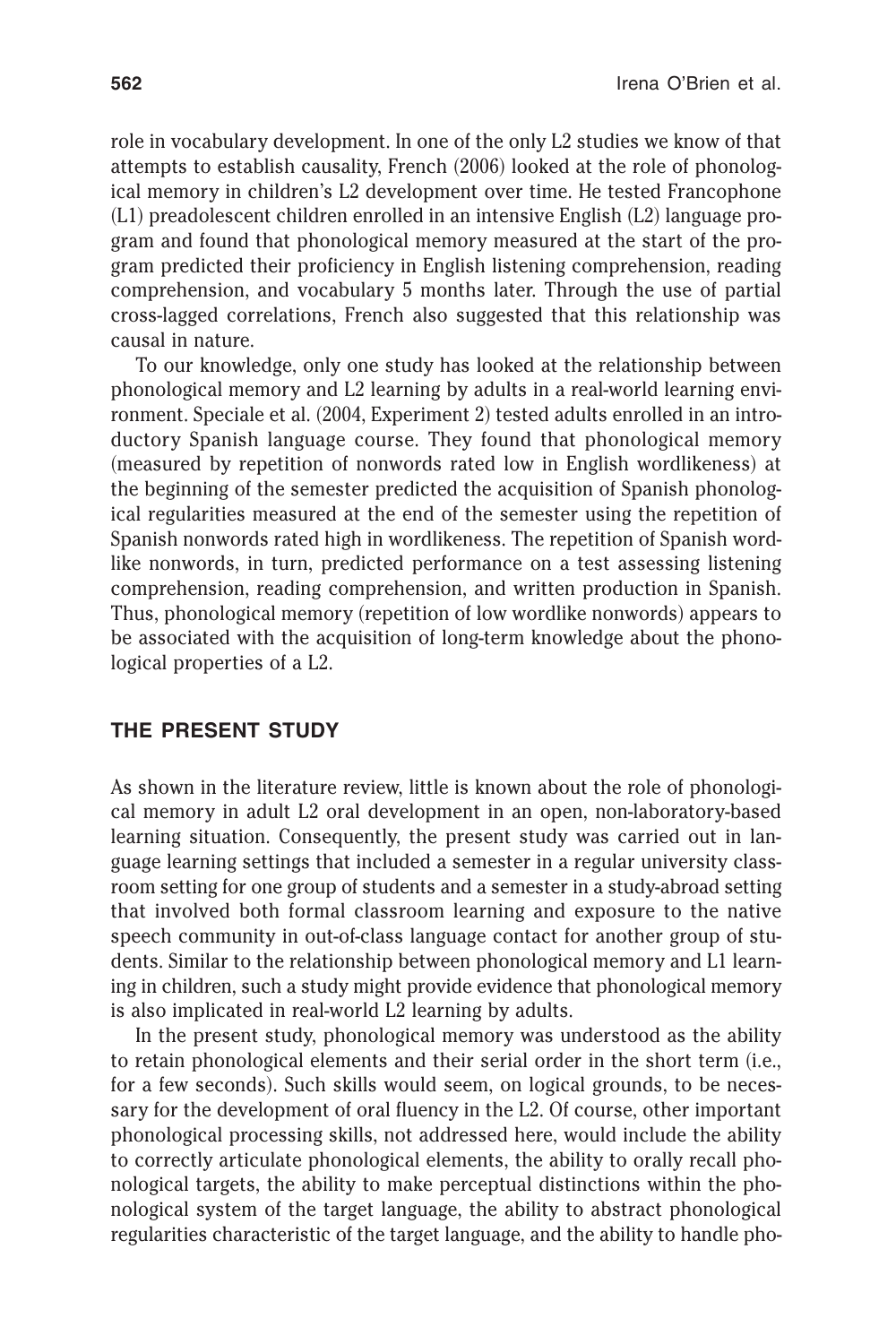nological variation within the language, among others. Phonological memory was operationalized in the present study as performance on a SNWR task—a task that involves recognizing whether two otherwise identical meaningless phonological sequences have their constituent elements in the same order. Of course, the SNWR task itself is not a pure measure of phonological memory (no task could be) because, by necessity, it includes nonphonological and nonmemory processing demand characteristics  $(e.g.,$  attention, comparison processes, executive control in decision-making). Future research will need to unpack the psychological constructs that underlie performance on this task and address what role (if any) these various components play in determining performance on the task itself and the association (if any) this performance might have to success in  $L2$  oral fluency development. This study limits itself to determining whether performance on the SNWR task is related to adult L2 oral fluency development; if a relationship is found, it will be assumed that this relationship implicates, at the very least, some aspect of phonological memory, although it is recognized that further research is necessary to be certain that it is the phonological memory components of this task that are crucial, not some other aspects+

Phonological memory was assessed at the beginning  $(time 1)$  and at the end (time 2) of the semester using the SNWR. This task required participants to determine whether two strings of nonwords were presented in the same or a different order. Stimuli that followed English (the participants' L1) phonotactic rules were used. SNWR was chosen for several reasons. First, unlike nonword repetition and serial nonword recall (two tasks most often used to measure phonological memory), SNWR does not contain a spoken production component. This was an important consideration in the present context because the measures of L2 fluency were based on speech production+ Any relationship found between phonological memory and L2 fluency gains would be more compelling if oral production skill were not a potential confound  $(i.e.,$ a confound due to mutual output constraints in which associations between speech production measures and phonological memory measures requiring verbal responses reflect common articulatory output requirements). Nonword repetition has been criticized for just this reason: The considerable articulatory processes involved (Snowling, Chiat,  $&$  Hulme, 1991) make it difficult to interpret results (i.e., whether results are due to memory or to output demands). This criticism also applies to serial nonword recall (or nonword span).

Second, serial recognition is less affected by lexicality (i.e., better recall with words than with nonwords) than is serial recall or repetition. In serial recall and repetition, performance is much better with words than with nonwords, whereas in serial recognition, the superiority of words over nonwords is much less. For example, Gathercole, Pickering, Hall, and Peaker  $(2001)$ observed that the effect of lexicality was more strongly associated with serial recall accuracy (partial  $\eta^2$  between .71 and .94) than with serial recognition accuracy (partial  $\eta^2$  between .25 and .27). The authors found accurate recall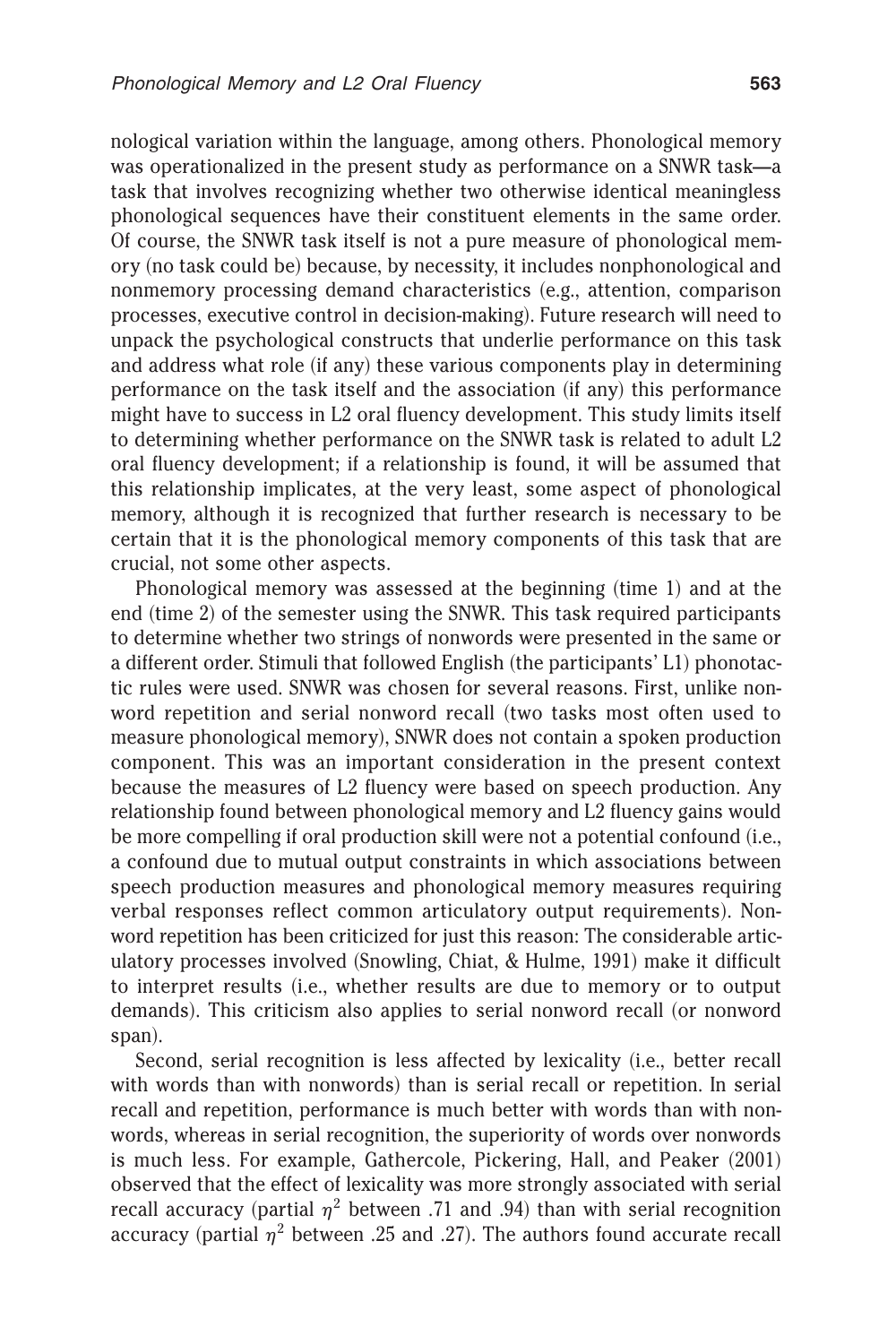of words to be between 71% and 113% better than recall of nonwords, whereas accurate recognition of words was only between 8% and 17% better than recall of nonwords (cf. Jefferies, Frankish, & Lambon Ralph, 2006, who found that SNWR was influenced by long-term phonological knowledge; when phoneme order rather than item order was changed, accurate recognition of words was 14.8% better than nonwords, and for item order changes, accurate recognition of words was 7.6% better than nonwords). These findings suggest that serial recognition relies on long-term (lexical and phonological) memory support to a much smaller extent than serial recall does, and, hence, it provides a more appropriate test of phonological memory. Baddeley (2003) has suggested that long-term knowledge (lexical and phonological) might affect the rehearsal and output components of phonological memory tasks rather than the storage component. Thus, because it does not require a verbal response, SNWR might be a purer measure of phonological storage than is recall or repetition.

Third, serial recognition appears to be less sensitive than serial recall to the language of testing, in that performance is comparable whether bilinguals are tested on recognition of words in their L1 or L2 (Thorn, Gathercole,  $\&$ Frankish, 2002). In contrast, serial recall of both words and nonwords has been shown to be better in participants' L1 than in their L2 (Thorn  $&$  Gathercole,  $2001$ ; Thorn et al.,  $2002$ ). Thorn et al. found that the strength of association (partial  $\eta^2$ ) between language and serial recall accuracy was .36, whereas between language and serial recognition accuracy, it was only  $.01$ .

English nonword stimuli were used for the SNWR task to minimize the influence of long-term L2 knowledge on the phonological memory measure. All of the participants had English as their L1 and all were university students at English-speaking institutions. Thus, it was reasonable to assume that they all possessed good English language skills. We used English-sounding nonwords as a means to equate the participants on their long-term knowledge of the phonotactic properties of the nonword stimuli comprising the task (cf. Frisch, Large, Zawaydeh, & Pisoni, 2001, who provided evidence that phonotactic knowledge and decisions of wordlikeness vary with vocabulary knowledge). We reasoned that, together with the evidence that serial recognition is less sensitive to lexicality than either serial recall or repetition, individual differences in performance on this task were more likely to reflect differences in basic phonological short-term memory ability than would performance on a task using L2-sounding nonwords.

The measures of Spanish oral fluency were taken from recordings of participants' Oral Proficiency Interviews (OPI; Breiner-Sanders, Lowe, Miles, & Swender, 2000). The OPI was used as a standard means for collecting a corpus of oral language data+ Four-minute extracts taken from the OPI recordings at time 1 and again at time 2 were analyzed for a number of temporal/hesitationbased oral fluency measures. Oral *fluency* included both general oral ability and oral fluidity measures. General oral *ability* was operationalized as the total number of words spoken and the length in words of the longest turn. Oral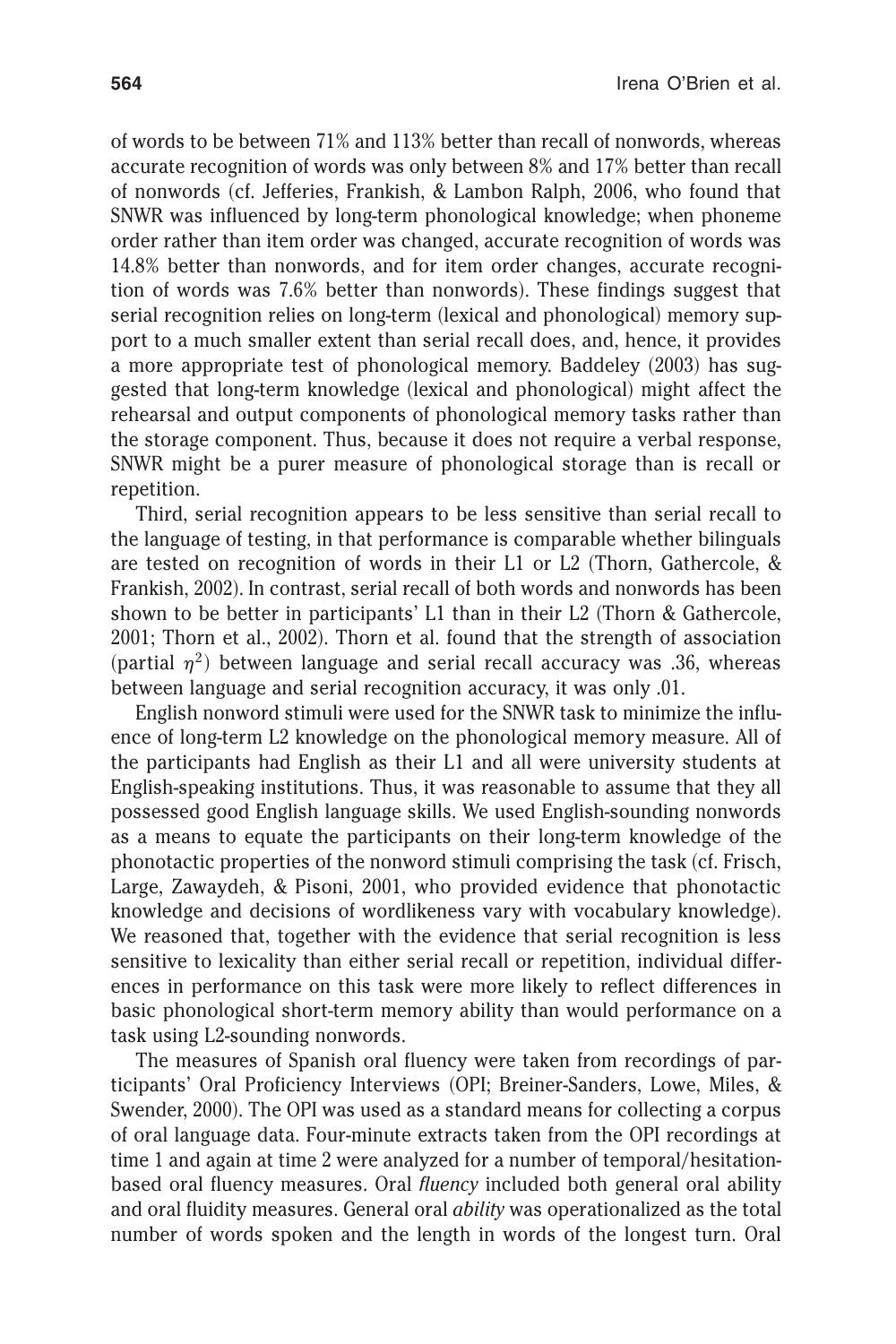*fluidity* was operationalized as rate of speech (words per minute), mean length of speech runs in words containing no silent pauses or hesitations greater than 400 ms, mean length of speech runs in words containing no filled pauses  $(mn, abs, etc.),$  and longest speech run in words containing no silent or filled pauses (see Method section for details).

In the field of SLA, L2 oral fluency is frequently assessed in terms of temporal aspects of speech, such as speech rate, pauses (frequency, placement, location, and length), run length between pauses, and so forth (see Wood, 2001, for a review). There is empirical evidence that quantitative measures of fluency improve with the length of time that participants have spent learning the L2, and that L2 speakers tend to speak at a slower rate, make proportionately more pauses, and produce shorter runs between pauses in their L2 than in their L1  $(e.g.,$  Towell, Hawkins, & Bazergui, 1996). The mean run length has been found to be a particularly potent measure of L2 fluency (see Wood). Such temporal aspects of spontaneous speech also correlate with overall evaluations of fluency  $(e.g.,$  Cucchiarini, Strik, & Boves, 2002; Derwing, Rossiter, Munro,  $&$  Thomson, 2004). The quantitative measures used in the present study follow the SLA research tradition and have been shown to improve with increased length of study and to discriminate among fluency levels.

The data reported here were collected as part of a larger study investigating the role of learning context (at the participants' home university in the United States or in a study-abroad semester in Spain), out-of-class Spanish contact, and cognition in the acquisition of L2 oral fluency; the study also involved additional tests not discussed in this article (Segalowitz  $&$  Freed, 2004; see also O'Brien et al., 2006).<sup>1</sup> Eighteen participants were enrolled in one Spanish language course at their home university in the United States. Twenty-five students were enrolled in three Spanish language courses—grammar and syntax, reading and writing, and conversation—during a study-abroad program in Spain. Fourteen of these students took an additional one or two courses in Spanish culture and society. Additionally, the students studying abroad were able to take advantage of opportunities to interact with native speakers of the language, which were not generally available to the students remaining at their home university. High levels of contact with native L2 speakers could be expected to provide additional practice, leading to greater gains in L2 fluency for the study-abroad students.

Segalowitz and Freed  $(2004)$  found that learning context played a role in Spanish oral fluency gains; in their study, as a whole, students who had spent a semester in Spain made more gains than those who remained at their home university. Interestingly, although the students who spent a semester abroad were enrolled in three to five Spanish courses, Segalowitz and Freed found that the number of Spanish courses taken by the study-abroad students was not related to their Spanish oral fluency gains. Similarly, the authors found no relationship between the total number of hours per week that students reported they spent on speaking, reading, writing, and listening activities in Spanish and gains in Spanish oral fluency. The absence of such a relationship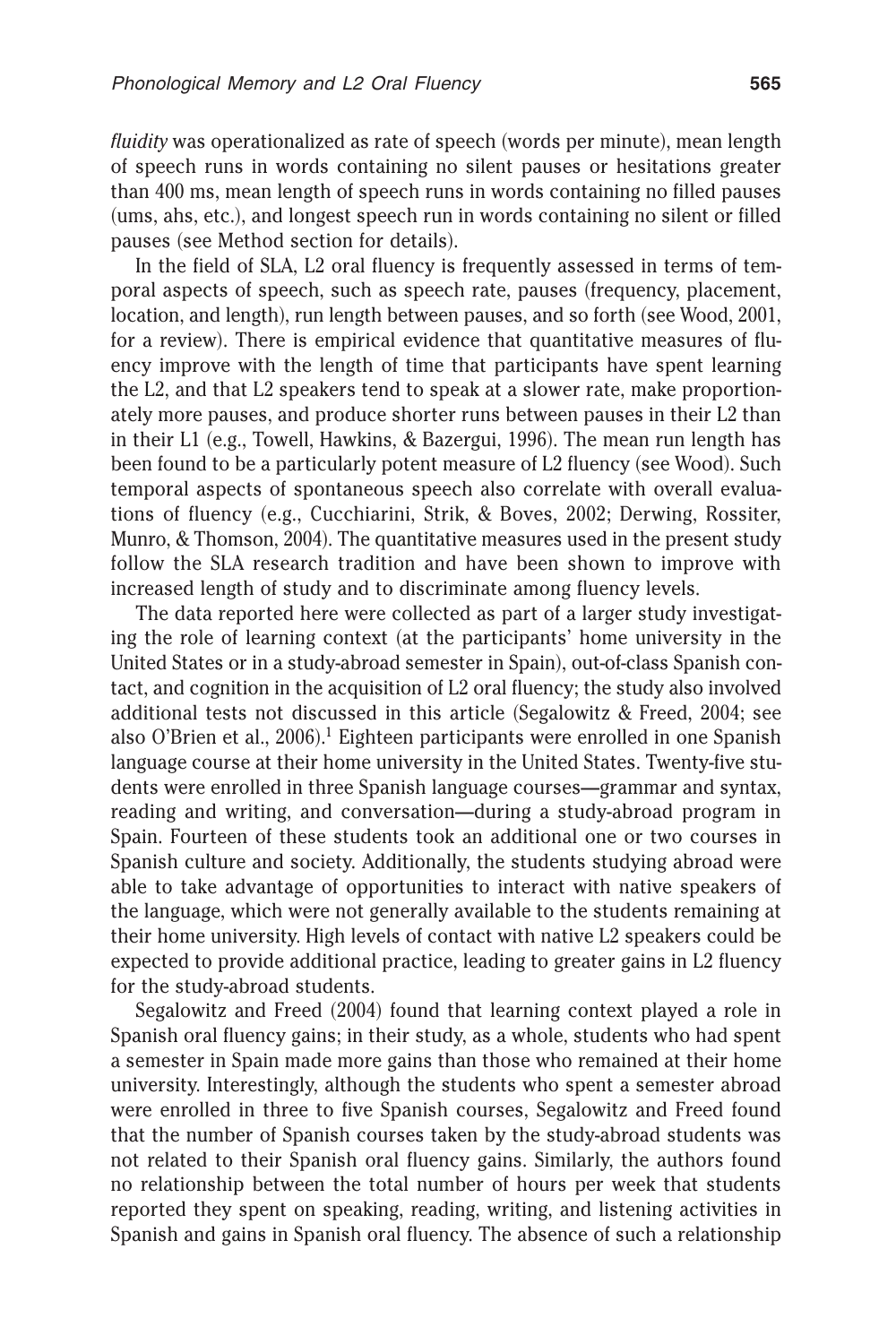between oral fluency gains and time reported to have been spent using the L2 might be due to factors that the data do not permit us to identify here  $(e.g.,\)$ the relationship might be weaker than expected at the particular levels of ability examined or they might have been offset by other activities not assessed). However, because learning context did play a significant role in Spanish oral fluency gains, as reported by Segalowitz and Freed, context was entered into the analyses to assess the role played by phonological memory in the acquisition of  $L2$  oral fluency over and above the role played by learning context.

In summary, the goal of the present study was to investigate the role of phonological memory in the acquisition of L2 oral fluency and to do so in language learning settings that were more ecologically natural than the controlled laboratory. It was hypothesized that for those participants who gained in oral fluency over the course of the semester, there would be a positive relationship between phonological memory skills and L2 oral fluency development after controlling for the learning environment.

#### **METHOD**

### **Participants**

Forty-three students  $(33 \text{ females}, 10 \text{ males}; M = 21.84 \text{ years} \text{ old}, SD = 7.00)$ studying Spanish as a L2 participated in this study+ The following criteria for inclusion in the study were used: The participants' L1 was English, they had at least two semesters of formal study of Spanish, they had no prior experience studying Spanish abroad, they did not have Spanish as a heritage language, and no Spanish was spoken in their home+ Eighteen of the participants  $(14$  females,  $4$  males) were enrolled in a regular, formal Spanish course at the University of Colorado in the United States, and the remaining 25 students (19 females, 6 males), also from the United States, participated in a study-abroad program at the Universidad de Alicante in Spain+

### **Materials and Procedure**

At the beginning of the semester, the students performed a SNWR task and took part in a 20–30 min, tape-recorded OPI in Spanish. At the end of the semester, 13 weeks later, they were tested again on phonological memory and completed another OPI.

*SNWR* **(***phonological memory***)***.* Students were tested on the serial recognition of sequences composed of one-syllable consonant-vowel-consonant nonwords. The stimulus set consisted of 144 nonwords taken from Gathercole et al.  $(2001)$ . The set of nonwords for this study was organized into eight sequences at each of three sequence lengths: five, six, and seven items+ All of the items within a sequence had a different vowel sound, and the consonant composi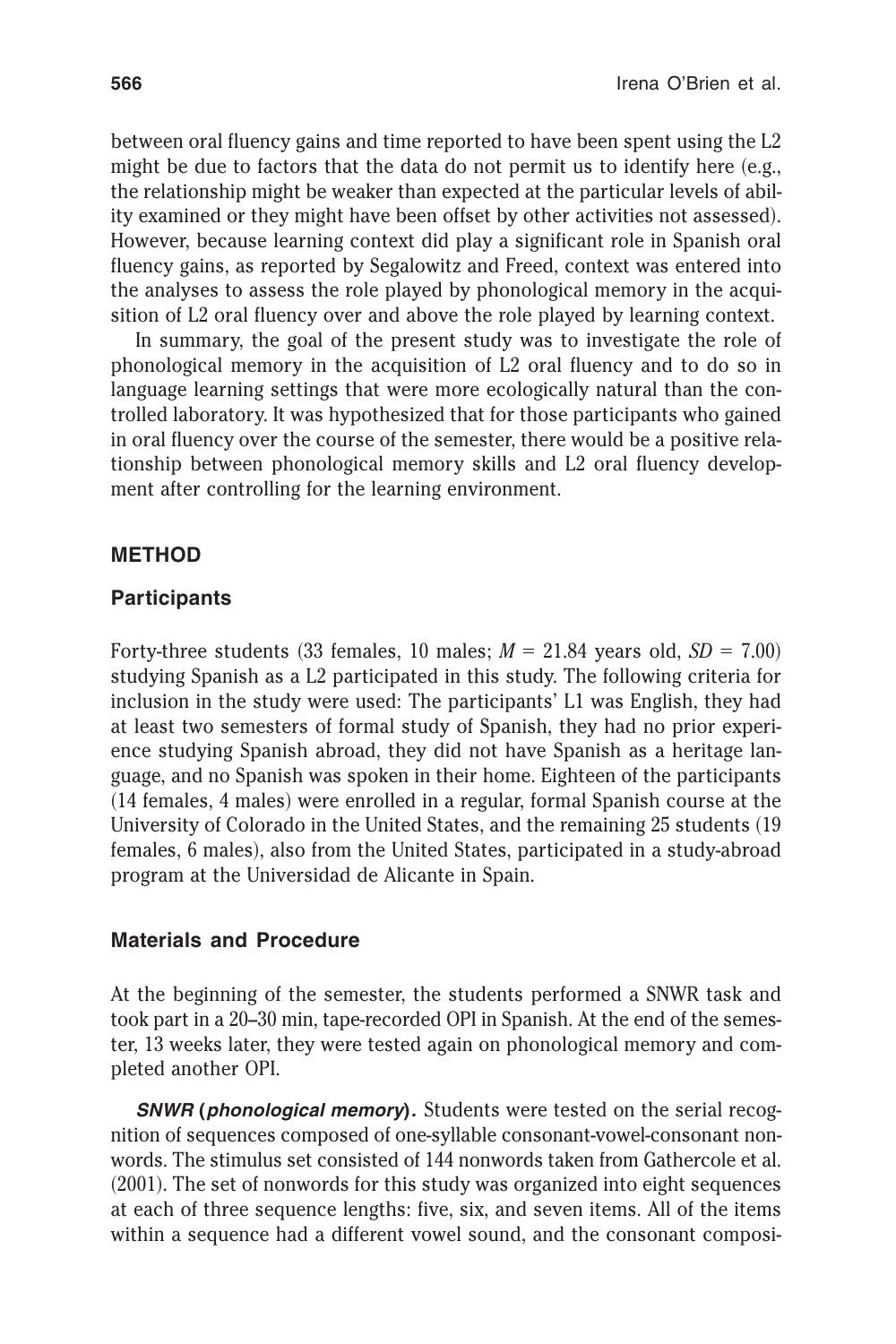tion within each sequence was as distinctive as possible (see O'Brien et al., 2006, for a list of the nonwords used). Within each sequence, the items were randomly ordered across subjects. The eight sequences at each sequence length were used to construct four same and four different sequence pair trials. In the same-pair sets, a given nonword sequence was presented twice, with a short pause between repetitions. For the different-pair sets, the second presentation of a given sequence contained the same items as the initial presentation but with the order of two adjacent items reversed from the original order. The location of the transposed pair within each sequence was varied randomly across participants with the constraint that the first two and the last two adjacent items in a given sequence were never transposed. Within each sequence length set, the four same and four different trials were randomly ordered across participants. A practice set consisting of two same and two different sequence pairs of four items each was also constructed.

Students were tested individually, commencing with the practice trials. If the participant made an error on the practice trials, the task was explained again and the practice trials were presented a second time+ Once there were no errors on the practice trials, the eight five-item sequence pairs were presented, followed by the eight six-item sequence pairs and, finally, the eight seven-item sequence pairs. The lists of nonwords were presented through earphones via a Macintosh computer using the built-in "Victoria, High Quality" computer-generated voice producing the stimulus nonwords from a text file. The nonwords were presented at the rate of approximately one item every 750 ms. The delay between the presentations of the two sequences in the pair that made up a given trial was approximately 1.5 s. Following the second presentation of each list, participants responded by key press to indicate whether the two presentations were in the same or a different order. The number of correct responses for each sequence length was recorded for each participant. A weighted score was computed to reflect the greater difficulty with increasing sequence length: Correct responses at sequence length 5 were assigned a score of 5, correct responses at sequence length 6 were assigned a score of 6, and correct responses at sequence length 7 were assigned a score of 7, for a maximum weighted score of 144.

*OPI.* The OPI consisted of a 20–30-min tape-recorded interview given by testers trained and certified by the American Council on the Teaching of Foreign Languages (Breiner-Sanders et al., 2000). There was a time 1 and time 2 interview for each participant. The interview recordings were digitized and two 2-min extracts were taken from each interview: one beginning at approximately minute 7 and the other at approximately minute 12 in the interview, yielding a 4-min time 1 oral extract and a 4-min time 2 oral extract for each participant (for a detailed description, see Segalowitz  $&$  Freed, 2004). These extracts of student speech were analyzed for time 1 and time 2 measures of oral fluency (general overall oral ability and fluidity) in Spanish. General overall oral ability included two measures: total number of words spoken in the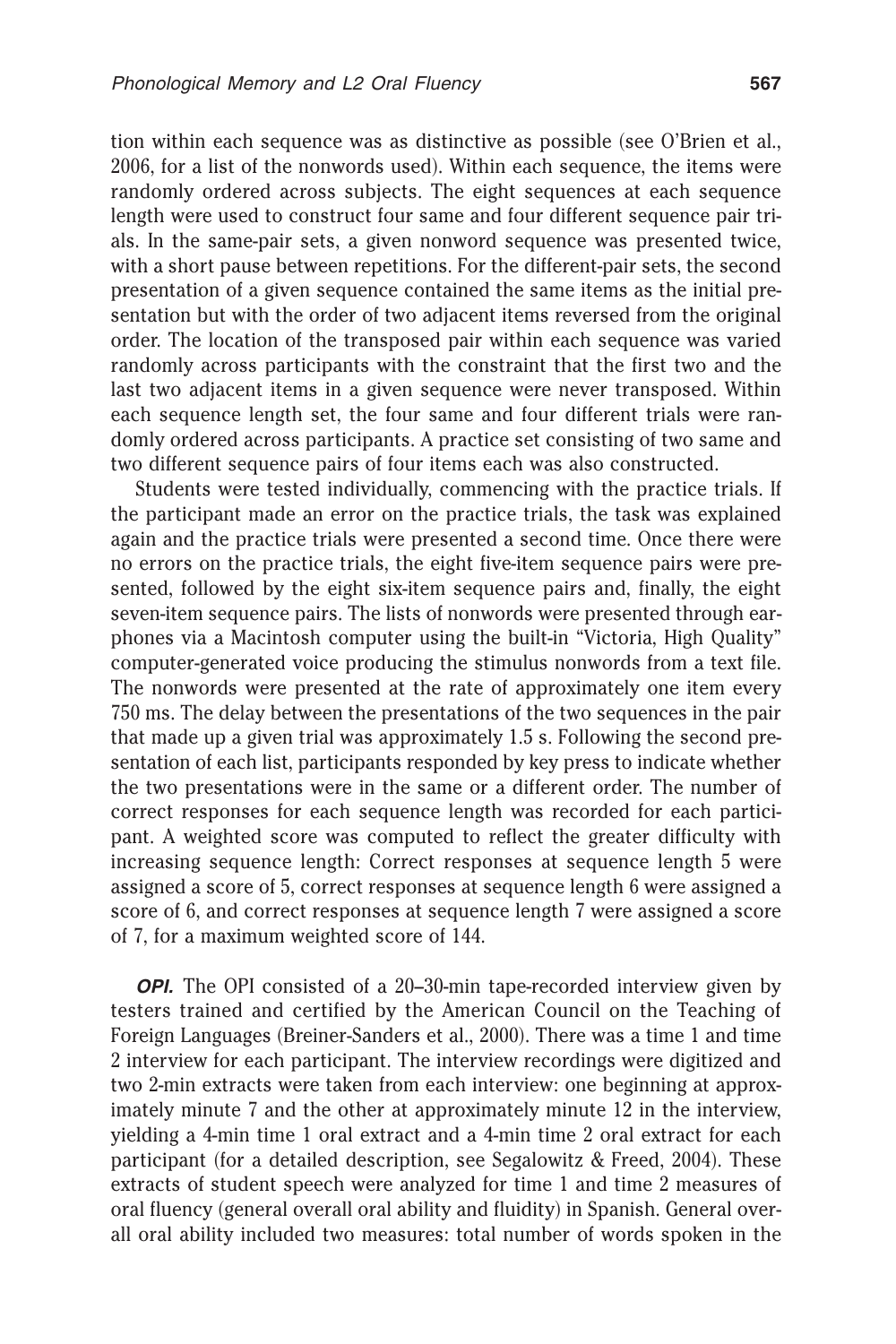$extract$  (called totalwords), and number of words in the longest turn (turn). Fluidity included four measures: speech rate in words per minute (rate), absence of hesitations (referred to as hesitfree) expressed as the mean run length in words containing no silent pauses longer than 400 ms, absence of filled pauses (called fillerfree) expressed as the mean run length in words con $taining no filled pauses (ah, um, etc.), and longest fluent run in words contain$ ing no silent or filled pauses (referred to as fluentrun).

#### **RESULTS**

The data were first inspected for outliers. Outlier scores were identified and corrected in the following manner: For each variable, scores greater than two standard deviations from the mean were assigned the next highest score plus one unit (Tabachnick & Fidell, 2001). Scores less than two standard deviations from the mean were assigned the next lowest score minus one unit (parallel analyses were carried out without correcting for outliers and this yielded similar patterns of results). For all of the analyses reported in the following, the  $\alpha$ level selected for significance was  $.05$ , two-tailed, unless otherwise noted.

Means and standard errors of all seven variables (SNWR, two general oral ability variables, four oral fluidity variables) for the entire cohort and for the study-abroad and at-home groups at time 1 and time 2, after adjusting for outliers, are presented in Table 1. To test whether the study-abroad and at-home groups differed on the measures upon entry into the study at time 1, a series of a priori *t* tests was performed. The *t* tests revealed that at time 1, the groups differed significantly on fillerfree,  $t(41) = 2.08$ ,  $p < .05$ , and fluentrun,  $t(41) =$ 3.24,  $p < .005$ ; the study-abroad group entered the study with higher scores on these measures than the at-home group (see Table 1). The study-abroad group also had marginally higher scores on rate than the at-home group at time 1. These differences might reflect self-selection factors for those participating in the study-abroad program, which should be kept in mind when interpreting the results.

To test whether the participants differed on the measures between time 1 and time 2, a series of mixed ANOVAs, with time  $(time 1 or 2)$  as the withinsubjects factor and learning context (study-abroad or at-home) as the betweensubjects factor, was performed separately for each of the seven variables (see Table 2). For the SNWR task, there was no time or learning context effect and no time by learning context interaction, which shows that the groups did not differ from each other at time 1 or time 2. Given that there was no difference in SNWR performance between time 1 and time 2, only the time 1 SNWR score is used in subsequent analyses. For five of the oral production variables (totalwords, turn, rate, fillerfree, and fluentrun), there were time and learning context effects; all of the participants improved on these measures between time 1 and time 2, and the study-abroad group scored higher on these measures than the at-home group. For these same five measures, there were also time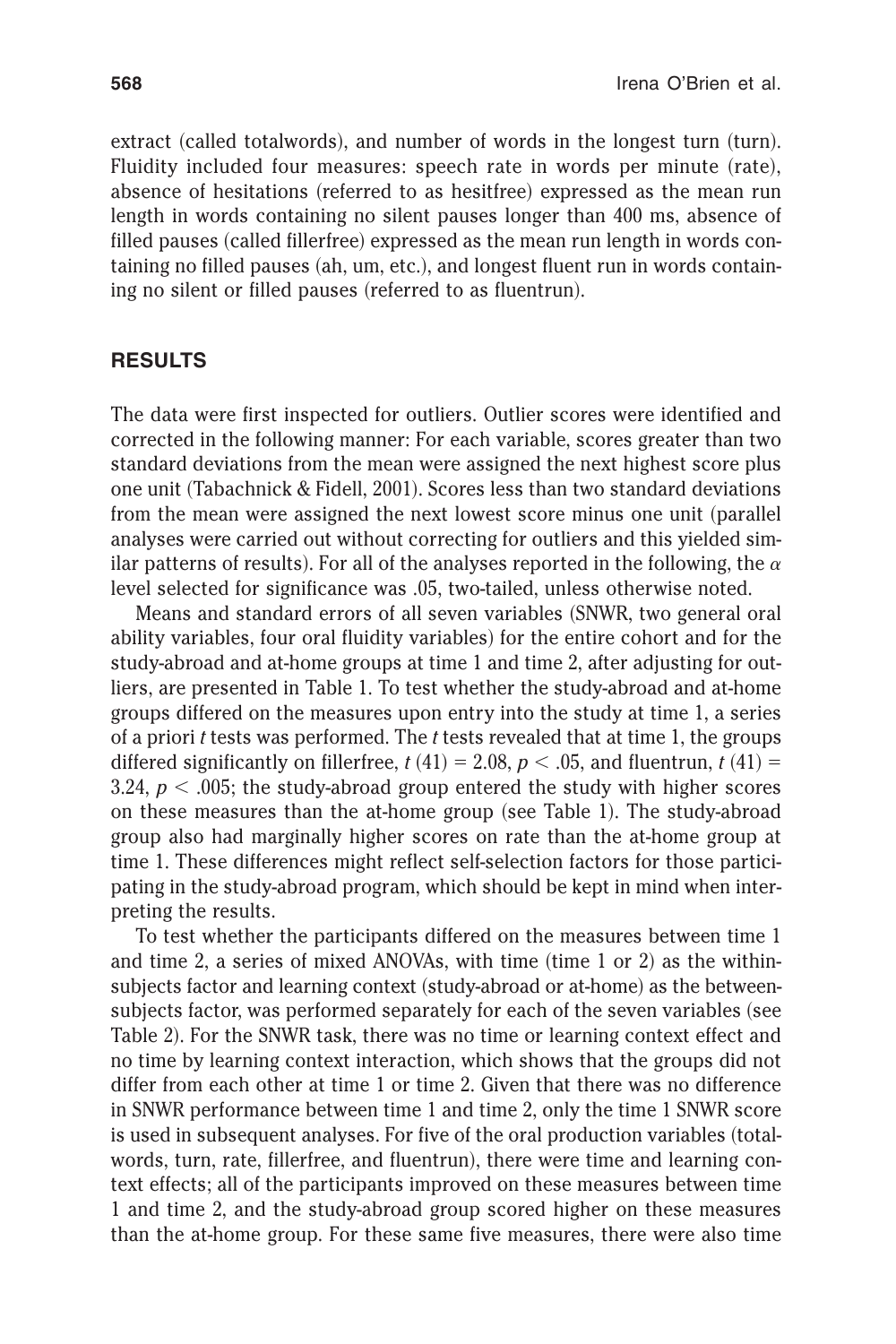| l<br>ł                                                     |
|------------------------------------------------------------|
| j                                                          |
| j                                                          |
|                                                            |
|                                                            |
|                                                            |
|                                                            |
|                                                            |
|                                                            |
|                                                            |
|                                                            |
| )<br>S                                                     |
| <b>NITTIP</b>                                              |
|                                                            |
|                                                            |
| $\frac{1}{2}$<br>i                                         |
| .<br>(<br>ì                                                |
| .<br>ו                                                     |
|                                                            |
| :                                                          |
| )<br>;<br>;                                                |
| こうこう てきこうしょう てらく くらくこ<br>22221<br>j                        |
| ֧֧֧֧֧֧֧֧֪֚֚֚֚֚֚֚֚֚֚֚֚֚֚֚֚֚֚֚֚֚֚֚֚֚֚֚֚֚֚֚֚֚֡֝֟֝֓֝֓֝֓֝֬֝֓֝֬֝ |
|                                                            |
| Table<br>$\frac{1}{2}$                                     |
| l                                                          |

|                                                                                                                        |                               | Entire cohort $(n = 43)$                          |                               | Study abroad $(n = 25)$                | At home $(n = 18)$                                           |                                                             |
|------------------------------------------------------------------------------------------------------------------------|-------------------------------|---------------------------------------------------|-------------------------------|----------------------------------------|--------------------------------------------------------------|-------------------------------------------------------------|
| 'ariable                                                                                                               | Time 1                        | Time 2                                            | Time 1                        | Time 2                                 | Time 1                                                       | Time 2                                                      |
|                                                                                                                        | 2.63(0.23)<br>92.16 (2.77)    | 91.63(2.33)                                       | 91.76 (3.01)<br>3.80(0.16)    | 94.24 (3.07)                           | 92.72 (5.23)<br>1.00(0.00)                                   | 88.00 (3.50)                                                |
| Spanish courses<br>SNWR<br>General oral ability<br>Totalwords<br>Turn<br>Oral fluidity<br>Rate<br>Hestfree<br>Hestfree | [71.49(6.51)]<br>37.30 (2.53) | $216.44(9.60)**$<br>58.44 (3.64)***               | (76.36(6.04))<br>37.96 (3.13) | 254.76 (8.11)***<br>$71.16 (4.30)$ *** | 64.72 (13.18)<br>36.39(4.31)                                 | 63.22 (11.31)<br>40.78 (3.21)                               |
|                                                                                                                        | 53.54 (1.86)                  | $68.83(2.93)***$                                  | 56.28 (1.76)                  | $80.58(2.57)$ ***                      |                                                              | 52.51 (3.31)                                                |
|                                                                                                                        | 11.38 (0.73)                  | $10.34$ (0.59)<br>9.41 (0.63)**<br>14.37 (0.97)** | 12.14(0.90)                   | 1.57(0.82)                             | $49.72$ (3.59)<br>10.33 (1.25)<br>5.50 (0.56)<br>5.89 (1.04) | $\begin{array}{c} 8.63\ (0.68) \\ 5.41\ (0.50) \end{array}$ |
|                                                                                                                        | 6.62(0.47)                    |                                                   | 7.42(0.67)                    |                                        |                                                              |                                                             |
| luentrun                                                                                                               | 12.26(0.69)                   |                                                   | 13.96 (0.76)                  | $10.47(0.78)$ **<br>17.36 (1.15)**     |                                                              | (1.09)<br>10.22                                             |
|                                                                                                                        |                               |                                                   |                               |                                        |                                                              |                                                             |

Note. Standard error is given in parentheses.  $* * p < 0.01 + * * p < 0.001$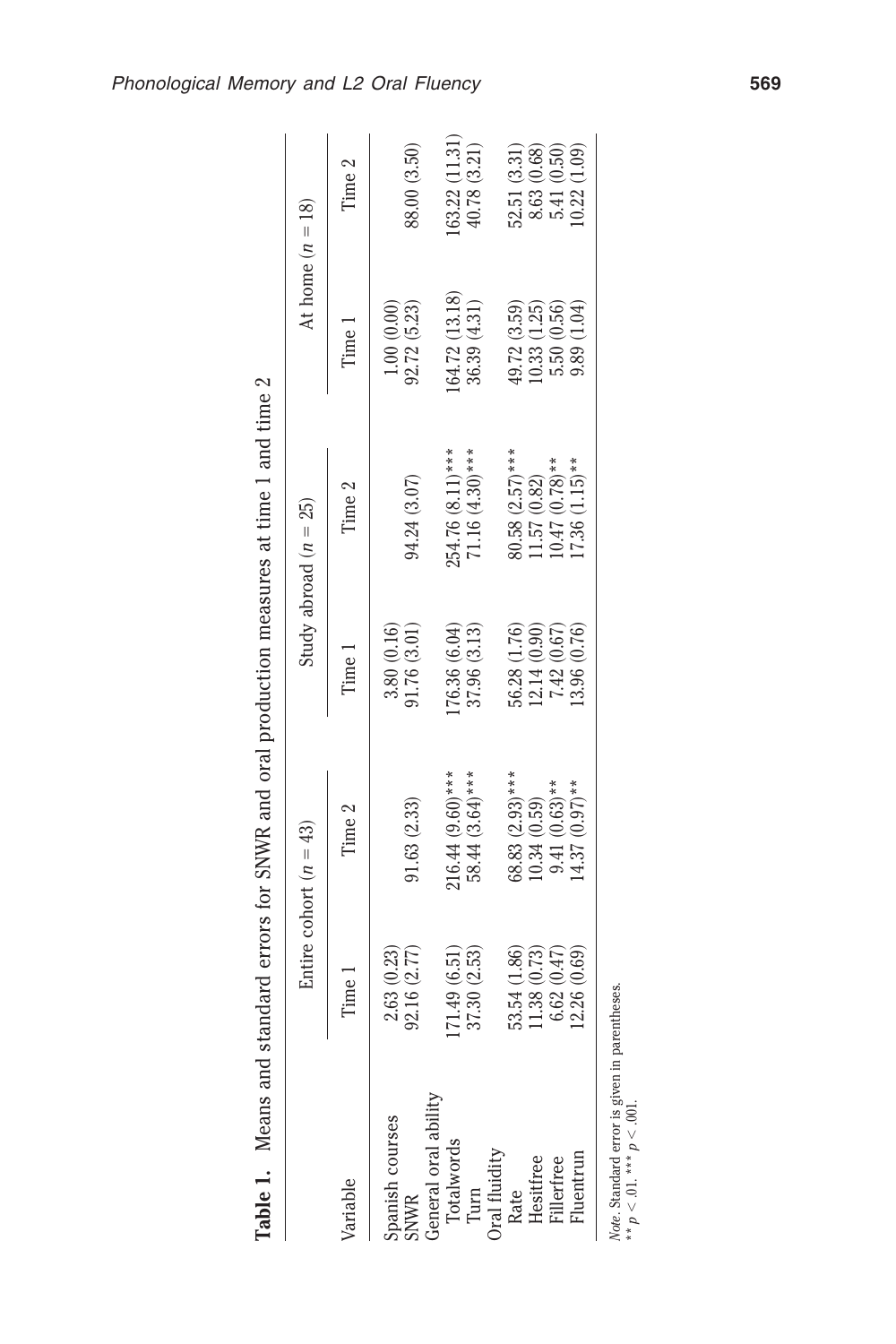| Source                         | Degrees of<br>freedom | <i>F</i> -value | <b>MSE</b> | $\boldsymbol{D}$ | Partial $\eta^2$ |
|--------------------------------|-----------------------|-----------------|------------|------------------|------------------|
| <b>SNWR</b>                    |                       |                 |            |                  |                  |
| Time                           | 1, 41                 | 0.204           | 0.153      | .654             | .001             |
| Learning context               | 1, 41                 | 0.333           | 0.410      | .567             | .010             |
| Time $\times$ Learning context | 1, 41                 | 2.102           | 5.781      | .213             | .038             |
| Totalwords                     |                       |                 |            |                  |                  |
| Time                           | 1, 41                 | 38.822          | 30943.31   | < 0.001          | .486             |
| Learning context               | 1, 41                 | 18.868          | 55701.60   | < 0.001          | .315             |
| Time $\times$ Learning context | 1, 41                 | 41.910          | 33404.70   | < 0.001          | .505             |
| Turn                           |                       |                 |            |                  |                  |
| Time                           | 1, 41                 | 21.768          | 7393.21    | < 0.001          | .347             |
| Learning context               | 1, 41                 | 18.400          | 5342.52    | < 0.001          | .310             |
| Time $\times$ Learning context | 1, 41                 | 12.788          | 4343.44    | < 0.001          | .238             |
| Rate                           |                       |                 |            |                  |                  |
| Time                           | 1, 41                 | 54.483          | 3839.51    | < 0.001          | .571             |
| Learning context               | 1, 41                 | 25.206          | 6275.28    | < 0.001          | .381             |
| Time $\times$ Learning context | 1, 41                 | 34.331          | 2419.32    | < 0.001          | .456             |
| Hesitfree                      |                       |                 |            |                  |                  |
| Time                           | 1, 41                 | 2.476           | 28.863     | .123             | .057             |
| Learning context               | 1.41                  | 4.533           | 117.77     | .039             | .100             |
| Time $\times$ Learning context | 1, 41                 | 0.626           | 6.80       | .433             | .015             |
| Fillerfree                     |                       |                 |            |                  |                  |
| Time                           | 1, 41                 | 8.962           | 45.86      | .005             | .179             |
| Learning context               | 1, 41                 | 17.501          | 255.25     | < 0.001          | .299             |
| Time $\times$ Learning context | 1, 41                 | 10.106          | 51.72      | .003             | .198             |
| Fluentrun                      |                       |                 |            |                  |                  |
| Time                           | 1, 41                 | 6.217           | 72.93      | .017             | .132             |
| Learning context               | 1, 41                 | 19.957          | 657.41     | < 0.001          | .327             |
| Time $\times$ Learning context | 1, 41                 | 4.195           | 49.21      | .047             | .093             |

**Table 2.** ANOVAs for SNWR and oral production measures by time and learning context

by learning context interactions, showing that the groups experienced different rates of improvement: The study-abroad group improved on these five measures of Spanish oral production between time 1 and time 2, whereas the at-home group did not. With regard to hesitfree, the only significant effect was learning context, such that the study-abroad group performed better on this measure than the at-home group.

Table 3 (top panel) shows the Pearson intercorrelation coefficients for all measures (except SNWR) across times 1 and 2 for the entire cohort; for SNWR performance, only the time 1 measure is shown. Time 1 SNWR performance was significantly correlated with time 1 turn  $(r = .301, p = .050)$ . Of particular interest, however, is the relationship between this time 1 SNWR measure and Spanish oral measures at time 2. SNWR performance was significantly correlated with two out of the six time 2 Spanish oral measures—fillerfree,  $r = .340$ ,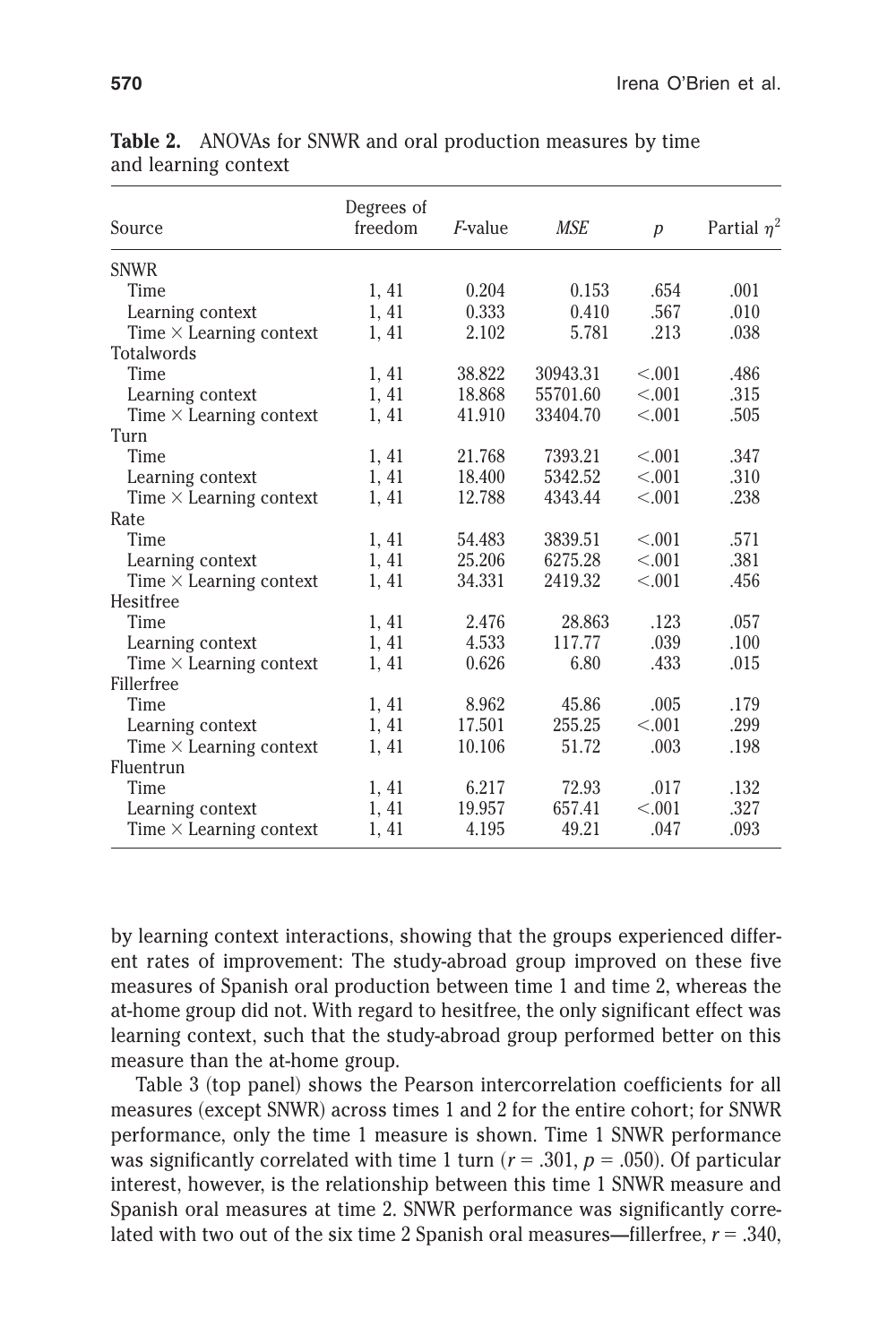Table 3. Simple intercorrelations among all variables for time 1 (1) and time 2 (2) for the entire cohort and for the **Table 3.** Simple intercorrelations among all variables for time 1 (1) and time 2 (2) for the entire cohort and for the

| study-abroad and at-I                                                                                                                                                                                                                                                                                                       |                                                                                                                                                                                                                                | nome groups                                                                                                                                                                                                                                                                                                                       |                                                                                                                                                                                                                                                                                                                         |                                                                                                                                                                                                                                                                                                                                                                                                                                                 |                                 |                                                                                                                                                                                                                                                                                                                                                                                                                             |                                                                                    |                                                                                                                                                                                                                                                                                                                                                                                                                                                                                                                                                    |                                                                                                                                                                                                                                                                                                                                |                                                                                              |                    |                 |              |
|-----------------------------------------------------------------------------------------------------------------------------------------------------------------------------------------------------------------------------------------------------------------------------------------------------------------------------|--------------------------------------------------------------------------------------------------------------------------------------------------------------------------------------------------------------------------------|-----------------------------------------------------------------------------------------------------------------------------------------------------------------------------------------------------------------------------------------------------------------------------------------------------------------------------------|-------------------------------------------------------------------------------------------------------------------------------------------------------------------------------------------------------------------------------------------------------------------------------------------------------------------------|-------------------------------------------------------------------------------------------------------------------------------------------------------------------------------------------------------------------------------------------------------------------------------------------------------------------------------------------------------------------------------------------------------------------------------------------------|---------------------------------|-----------------------------------------------------------------------------------------------------------------------------------------------------------------------------------------------------------------------------------------------------------------------------------------------------------------------------------------------------------------------------------------------------------------------------|------------------------------------------------------------------------------------|----------------------------------------------------------------------------------------------------------------------------------------------------------------------------------------------------------------------------------------------------------------------------------------------------------------------------------------------------------------------------------------------------------------------------------------------------------------------------------------------------------------------------------------------------|--------------------------------------------------------------------------------------------------------------------------------------------------------------------------------------------------------------------------------------------------------------------------------------------------------------------------------|----------------------------------------------------------------------------------------------|--------------------|-----------------|--------------|
| Group and variable                                                                                                                                                                                                                                                                                                          |                                                                                                                                                                                                                                | $\sim$                                                                                                                                                                                                                                                                                                                            | $\sim$                                                                                                                                                                                                                                                                                                                  | ¢                                                                                                                                                                                                                                                                                                                                                                                                                                               | LO                              | $\circ$                                                                                                                                                                                                                                                                                                                                                                                                                     | $-1$                                                                               | $^{\circ}$                                                                                                                                                                                                                                                                                                                                                                                                                                                                                                                                         | c                                                                                                                                                                                                                                                                                                                              | $\approx$                                                                                    | $\equiv$           | $^{2}$          | $\mathbf{r}$ |
| Entire cohort $(n = 43)$<br>Study abroad $(n = 25)$<br>$2.$ Total<br>words $(1)$ $3.$ Turn<br>$(1)$<br>8. Totalwords (2)<br>9. Turn (2)<br>10. Rate (2)<br>11. Hestfree (2)<br>12. Fillerfree (2)<br>13. Fluentrun (2)<br>5. Hesitfree $(1)$<br>6. Fillerfree $(1)$<br>7. Fluentrun $(1)$<br>$1.$ SNWR $(1)$<br>4. Rate (1) | 1 ត្នុំខ្លួន ខ្លួន ខ្លួន ខ្លួន ខ្លួន ខ្លួ                                                                                                                                                                                      |                                                                                                                                                                                                                                                                                                                                   |                                                                                                                                                                                                                                                                                                                         |                                                                                                                                                                                                                                                                                                                                                                                                                                                 |                                 | $\begin{array}{c} \bar{1}_{33}^{\ast\ast},\\ \bar{1}_{33}^{\ast\ast},\\ \bar{1}_{34}^{\ast\ast},\\ \bar{1}_{4}^{\ast\ast},\\ \bar{1}_{4}^{\ast\ast},\\ \bar{1}_{4}^{\ast\ast},\\ \bar{1}_{4}^{\ast\ast},\\ \bar{1}_{4}^{\ast\ast},\\ \bar{1}_{4}^{\ast\ast},\\ \bar{1}_{4}^{\ast\ast},\\ \bar{1}_{4}^{\ast\ast},\\ \bar{1}_{4}^{\ast\ast},\\ \bar{1}_{4}^{\ast\ast},\\ \bar{1}_{4}^{\ast\ast},\\ \bar{1}_{4}^{\ast\ast},\\$ |                                                                                    |                                                                                                                                                                                                                                                                                                                                                                                                                                                                                                                                                    | $\begin{matrix} 1 & 1 & 1 & 1 \\ 1 & 1 & 1 & 1 \\ 1 & 1 & 1 & 1 \\ 1 & 1 & 1 & 1 \\ 1 & 1 & 1 & 1 \\ 1 & 1 & 1 & 1 \\ 1 & 1 & 1 & 1 \\ 1 & 1 & 1 & 1 \\ 1 & 1 & 1 & 1 \\ 1 & 1 & 1 & 1 \\ 1 & 1 & 1 & 1 & 1 \\ 1 & 1 & 1 & 1 & 1 \\ 1 & 1 & 1 & 1 & 1 \\ 1 & 1 & 1 & 1 & 1 \\ 1 & 1 & 1 & 1 & 1 \\ 1 & 1 & 1 & 1 & 1 \\ 1 & 1$ | $452***$<br>$778***$<br>$770***$                                                             | $\frac{125}{453}$  | $rac{1}{790**}$ | $\mid$       |
| 8. Totalwords (2)<br>9. Turn (2)<br>9. Turn (2)<br>10. Rate (2)<br>11. Hestfree (2)<br>13. Fluentrun (2)<br>2. Totalwords (1)<br>3. Turn (1)<br>4. Rate (1)<br>5. Hestifree (1)<br>6. Fillerfree (1)<br>7. Fluentrun (1)<br>At home $(n = 18)$<br>$i$ . SNWR $(1)$                                                          |                                                                                                                                                                                                                                |                                                                                                                                                                                                                                                                                                                                   | $\begin{array}{r} 1 \  \  \, 8 \  \  \, 2 \  \  \, 8 \  \  \, 8 \  \  \, 8 \  \  \, 8 \  \  \, 8 \  \  \, 8 \  \  \, 8 \  \  \, 8 \  \  \, 8 \  \  \, 8 \  \  \, 8 \  \  \, 8 \  \  \, 8 \  \  \, 8 \  \  \, 8 \  \  \, 8 \  \  \, 8 \  \  \, 8 \  \  \, 8 \  \  \, 8 \  \  \, 8 \  \  \, 8 \  \  \, 8 \  \  \, 8 \  \$ | $\begin{array}{r} \mid \mathop{\mathbb{R}}\limits^*_{3} \mathop{\mathbb{S}}\limits^*_{9} \mathop{\mathbb{S}}\limits^*_{9} \mathop{\mathbb{S}}\limits^*_{9} \mathop{\mathbb{S}}\limits^*_{1} \mathop{\mathbb{S}}\limits^*_{1} \mathop{\mathbb{S}}\limits^*_{1} \mathop{\mathbb{S}}\limits^*_{1} \mathop{\mathbb{S}}\limits^*_{1} \mathop{\mathbb{S}}\limits^*_{1} \mathop{\mathbb{S}}\limits^*_{1} \mathop{\mathbb{S}}\limits^*_{1} \end{array}$ | $1.83778888888888$              | $\begin{array}{r} \mid \mathbb{R} \mathbb{R}^n_+ \mathbb{R}^n_+ \mathbb{R}^n_+ \mathbb{R}^n_+ \mathbb{R}^n_+ \mathbb{R}^n_+ \end{array}$                                                                                                                                                                                                                                                                                    |                                                                                    |                                                                                                                                                                                                                                                                                                                                                                                                                                                                                                                                                    | $\frac{1}{3}$ $\frac{1}{3}$ $\frac{1}{3}$ $\frac{1}{3}$ $\frac{1}{3}$ $\frac{1}{3}$ $\frac{1}{3}$                                                                                                                                                                                                                              | $\begin{array}{c}\n -\frac{39}{290} \\  -\frac{377}{255} \\  -\frac{355}{255}\n \end{array}$ | $-\frac{221}{275}$ | $-$<br>$658***$ |              |
| 1. SNWR (1)<br>2. Totalwords (1)<br>3. Turn (1)<br>7. Fluentrum (1)<br>8. Totalwords (2)<br>8. Totalwords (2)<br>10. Rate (2)<br>11. Rete (2)<br>12. Fillerfree (2)<br>13. Fluentrum (2)<br>6. Fillerfree (1)<br>5. Hesitfree (1)<br>4. Rate (1)                                                                            | ಜಿ. ೧೯೮೯ ರ ೧೯೮೯ ರ ೧೯೮೯ ರ ೧೯೮೯ ರ ೧೯೮೯ ರ ೧೯೮೯ ರ ೧೯೮೯ ರ ೧೯೮೯ ರ ೧೯೮೯ ರ ೧೯೮೯ ರ ೧೯೮೯ ರ ೧೯೮೯ ರ ೧೯೮೯ ರ ೧೯೮೯ ರ ೧೯೮೯ ರ<br>  ೧೯೮೯ ರ ೧೯೮೯ ರ ೧೯೮೯ ರ ೧೯೮೯ ರ ೧೯೮೬ ರ ೧೯೮೬ ರ ೧೯೮೬ ರ ೧೯೮೬ ರ ೧೯೮೬ ರ ೧೯೮೬ ರ ೧೯೮೬ ರ ೧೯೮೬ ರ ೧೯೮೬ ರ ೧೯೮೬ ರ ೧೯೮೬ ರ ೧೯೮ | $\begin{array}{r} 188.1 \\ -188.3 \\ -188.4 \\ -188.4 \\ -188.4 \\ -188.4 \\ -188.4 \\ -188.4 \\ -188.4 \\ -188.4 \\ -188.4 \\ -188.4 \\ -188.4 \\ -188.4 \\ -188.4 \\ -188.4 \\ -188.4 \\ -188.4 \\ -188.4 \\ -188.4 \\ -188.4 \\ -188.4 \\ -188.4 \\ -188.4 \\ -188.4 \\ -188.4 \\ -188.4 \\ -188.4 \\ -188.4 \\ -188.4 \\ -18$ |                                                                                                                                                                                                                                                                                                                         |                                                                                                                                                                                                                                                                                                                                                                                                                                                 | 1 \$ \$ \$ \$ \$ \$ \$ \$ \$ \$ |                                                                                                                                                                                                                                                                                                                                                                                                                             | $\begin{array}{c}\n 1.65 \\  - 1.65 \\  - 1.65 \\  - 1.65 \\  - 1.8\n \end{array}$ | $\begin{array}{c} \begin{array}{c} \ast \\ \ast \\ 0 \\ \end{array} \\ \begin{array}{c} \ast \\ \ast \\ 0 \\ \end{array} \\ \begin{array}{c} \ast \\ \ast \\ 0 \\ \end{array} \\ \begin{array}{c} \ast \\ \ast \\ 0 \\ \end{array} \\ \begin{array}{c} \ast \\ \ast \\ 0 \\ \end{array} \\ \begin{array}{c} \ast \\ \ast \\ 0 \\ \end{array} \\ \begin{array}{c} \ast \\ \ast \\ 0 \\ \end{array} \\ \begin{array}{c} \ast \\ \ast \\ 0 \\ \end{array} \\ \begin{array}{c} \ast \\ \ast \\ 0 \\ \end{array} \\ \begin{array}{c} \ast \\ \ast \\ 0$ | $\begin{array}{c} \begin{array}{c} 1 \\ 1 \\ 1 \\ 1 \\ 2 \end{array} & \begin{array}{c} 1 \\ 1 \\ 2 \\ 2 \\ 3 \end{array} & \begin{array}{c} 1 \\ 1 \\ 2 \\ 2 \\ 3 \end{array} & \begin{array}{c} 1 \\ 1 \\ 2 \\ 2 \\ 1 \end{array} & \begin{array}{c} 1 \\ 1 \\ 2 \\ 2 \\ 1 \end{array} \end{array}$                          | $\frac{1}{260}$                                                                              | 1245               | $rac{1}{802}$   |              |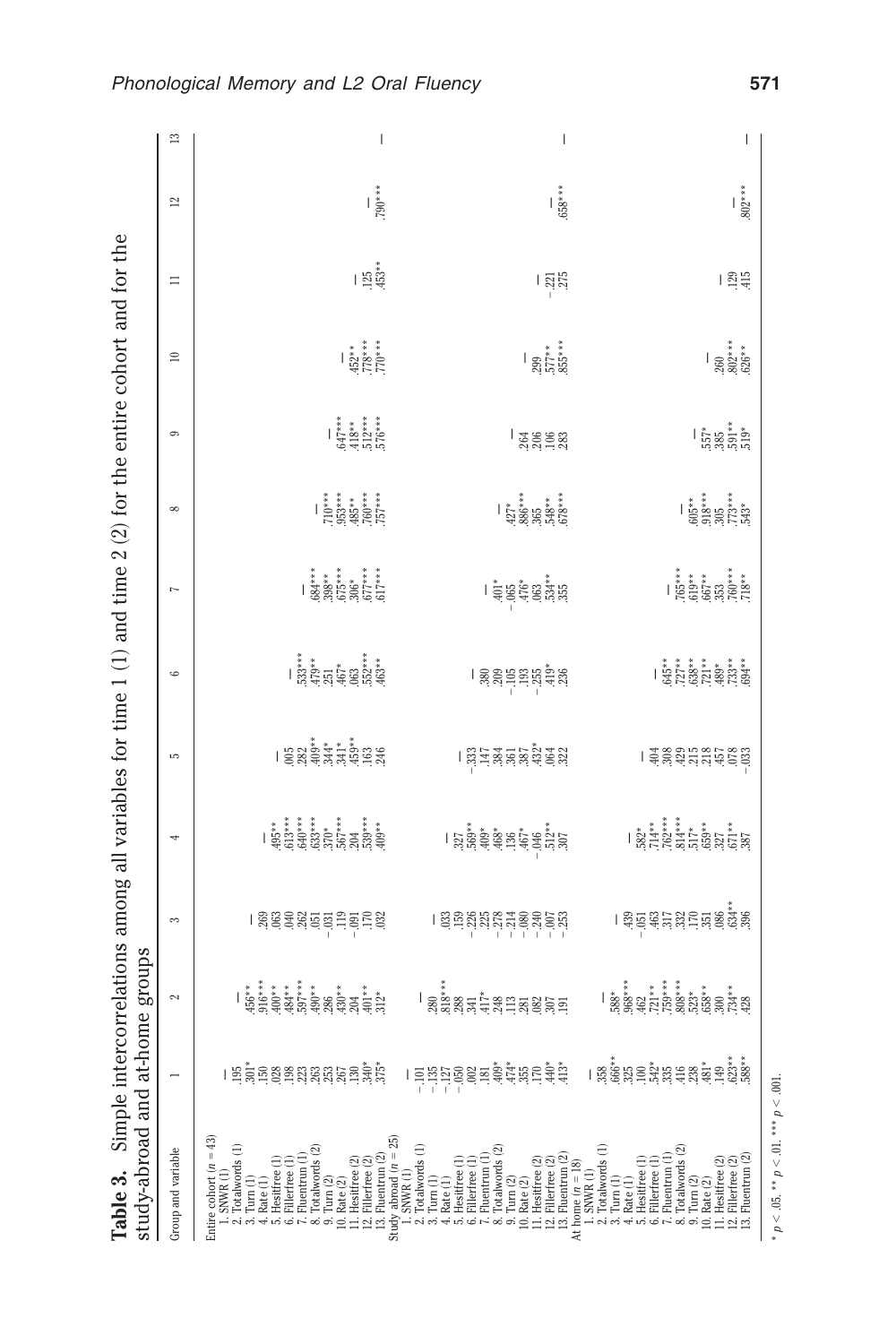$p = 0.026$ ; fluentrun,  $r = 0.375$ ,  $p = 0.013$ —and the correlation with totalwords and rate showed a trend toward significance—totalwords,  $r = .263$ ,  $p = .088$ ; rate,  $r = 0.253$ ,  $p = 0.084$ . This pattern of results suggests that, overall, there is a link between SNWR performance skills and L2 fluency following a semester of learning  $(11.5\%$  or more variance overlap for the significant variables).

The middle and bottom panels of Table 3 show the Pearson intercorrelation coefficients for all the oral measures (except SNWR) at time 1 and time  $2$ separately for each group; for SNWR, only the time 1 measure is shown. For the study-abroad group, time 1 SNWR was significantly correlated with four of the six time 2 oral production measures—totalwords,  $r = .409$ ,  $p = .04$ ; turn,  $r = .474$ ,  $p = .02$ ; fillerfree,  $r = .440$ ,  $p = .03$ ; fluentrun,  $r = .413$ ,  $p = .04$ —and the correlation with rate  $(r = .355, p = .08)$  approached significance. For the at-home group, time 1 SNWR was significantly correlated with three of the six time 2 oral production measures—rate,  $r = .481$ ,  $p = .04$ ; fillerfree,  $r = .623$ ,  $p = 0.006$ ; fluentrun,  $r = 0.588$ ,  $p = 0.01$ — and the correlation with totalwords  $(r = 0.004)$  $.416, p = .086$  approached significance.

We next wished to see whether SNWR performance was related to the development of oral fluency between time 1 and time 2, which was the main focus of this study. Thus, for each oral production variable, a residualized change score was computed by regressing time 2 oral performance on time 1 oral performance and saving the residuals. The resulting oral fluency development measures reflect the part of participants' scores at time 2 that is not associated with their scores at time 1. The Pearson correlation coefficients among the residualized change scores and SNWR performance are presented in Table 4. SNWR performance was significantly correlated with fluentrun,  $r =$  $.302, p < .05$ , and showed a trend with regard to two fluency development variables—turn,  $r = .262$ ,  $p = .09$ , and fillerfree,  $r = .277$ ,  $p = .07$ .

This analysis suggests that phonological memory, as reflected in the SNWR task, is only marginally implicated in the development of oral fluency+ However, participants had come from two different learning contexts (18 participants had been enrolled in a Spanish language course at their home university,

| Variable    | <b>SNWR</b> | Totalwords | Turn      | Rate      | Hesitfree | <b>Fillerfree</b> | Fluentrun |
|-------------|-------------|------------|-----------|-----------|-----------|-------------------|-----------|
| <b>SNWR</b> |             |            |           |           |           |                   |           |
| Totalwords  | .192        |            |           |           |           |                   |           |
| Turn        | .262        | $.647***$  |           |           |           |                   |           |
| Rate        | .220        | $.889***$  | $.530***$ |           |           |                   |           |
| Hesitfree   | .132        | $.371*$    | $.288*$   | $.421**$  |           |                   |           |
| Fillerfree  | .277        | $.591***$  | $.454**$  | $.591**$  | .022      |                   |           |
| Fluentrun   | $.302*$     | $.529***$  | $.415***$ | $.534***$ | $.330*$   | $.456**$          |           |

**Table 4.** Zero-order intercorrelations among serial nonword recognition and oral fluency residualized change scores for the entire cohort  $(n = 43)$ 

 $*$  *p* < .05.  $*$  *k p* < .01.  $*$  *k k p* < .001.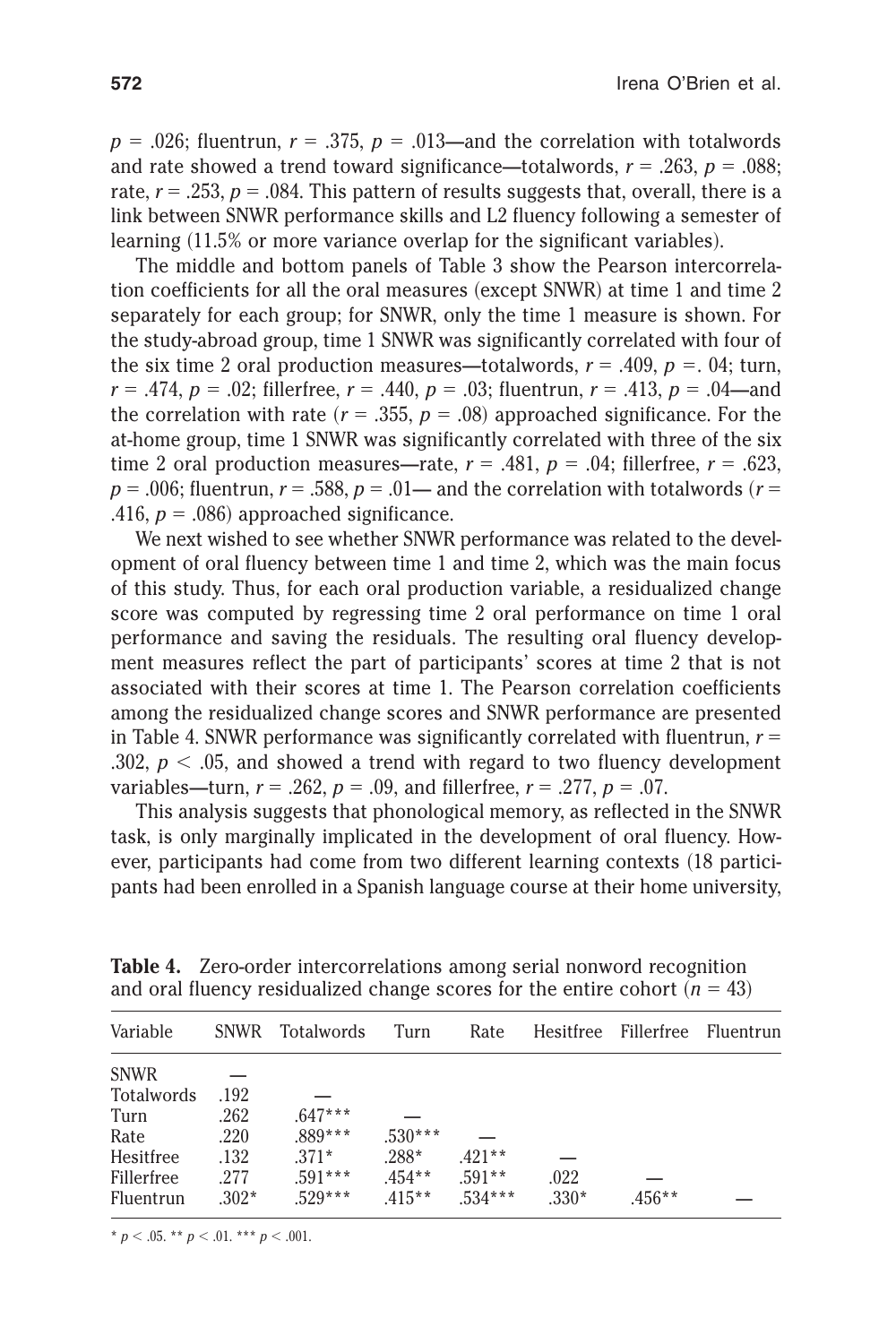whereas 25 participants had completed a study-abroad program in Spain). Furthermore, a large number of the students who made gains in oral proficiency were students in the study-abroad group. It was possible, therefore, that learning context effects might have masked any relationship between oral proficiency gains and performance on the SNWR task. Thus, to see whether performance on the SNWR task was associated with Spanish oral fluency development after controlling for learning context, a series of hierarchical regression analyses was performed (see Table 5). The dependent variable was the residualized performance score on each Spanish fluency variable+ To control for learning context, location of study was entered in the first step of the regression analyses+ The predictor of interest, time 1 performance on the SNWR tasks (phonological memory), was entered in the second step. The interaction between location and performance on the SNWR task was entered in the last step.

As expected, learning context accounted for a significant amount of variance for all six oral variables (see Table 4):  $\Delta R^2$  between .108 and .572, *p*-values

| Variable                       | r    | $R^2$ | Adj. $R^2$ | $\Delta R^2$ | $\Delta F$ | df    | p       |
|--------------------------------|------|-------|------------|--------------|------------|-------|---------|
| Totalwords                     |      |       |            |              |            |       |         |
| Learning context               | .757 | .572  | .562       | .572         | 54.905     | 1, 41 | < 0.001 |
| <b>SNWR</b>                    | .786 | .617  | .598       | .045         | 4.700      | 1, 40 | .036    |
| $SNWR \times Learning context$ | .802 | .644  | .616       | .026         | 2.870      | 1, 39 | .098    |
| Turn                           |      |       |            |              |            |       |         |
| Learning context               | .637 | .406  | .391       | .406         | 28.019     | 1, 41 | < 0.001 |
| <b>SNWR</b>                    | .696 | .484  | .458       | .078         | 6.051      | 1, 40 | .018    |
| $SNWR \times Learning context$ | .720 | .519  | .482       | .035         | 2.812      | 1, 39 | .102    |
| Rate                           |      |       |            |              |            |       |         |
| Learning context               | .699 | .489  | .476       | .489         | 39.208     | 1, 41 | < 0.001 |
| <b>SNWR</b>                    | .739 | .546  | .523       | .057         | 5.032      | 1, 40 | .030    |
| $SNWR \times Learning$ context | .754 | .568  | .535       | .022         | 1.968      | 1, 39 | .169    |
| Hesitfree                      |      |       |            |              |            |       |         |
| Learning context               | .329 | .108  | .086       | .108         | 4.970      | 1, 41 | .031    |
| <b>SNWR</b>                    | .358 | .128  | .084       | .020         | 0.905      | 1, 40 | .347    |
| $SNWR \times Learning context$ | .373 | .139  | .073       | .011         | 0.505      | 1, 39 | .482    |
| Fillerfree                     |      |       |            |              |            |       |         |
| Learning context               | .532 | .283  | .266       | .283         | 16.196     | 1, 41 | < 0.001 |
| <b>SNWR</b>                    | .606 | .368  | .336       | .085         | 5.365      | 1, 39 | .026    |
| $SNWR \times Learning context$ | .657 | .431  | .387       | .063         | 4.339      | 1, 39 | .044    |
| Fluentrun                      |      |       |            |              |            |       |         |
| Learning context               | .360 | .130  | .108       | .130         | 6.107      | 1, 41 | .018    |
| <b>SNWR</b>                    | .476 | .227  | .188       | .097         | 5.026      | 1, 40 | .031    |
| $SNWR \times Learning context$ | .485 | .235  | .177       | .009         | 0.438      | 1, 39 | .512    |

**Table 5.** Summary of hierarchical multiple regression analyses for variables predicting Spanish oral development for the entire cohort  $(n = 43)$ 

*Note*. For each of the oral variables, the predictors were entered as follows: Step 1, learning context; Step 2, SNWR; Step 3, SNWR by learning context interaction.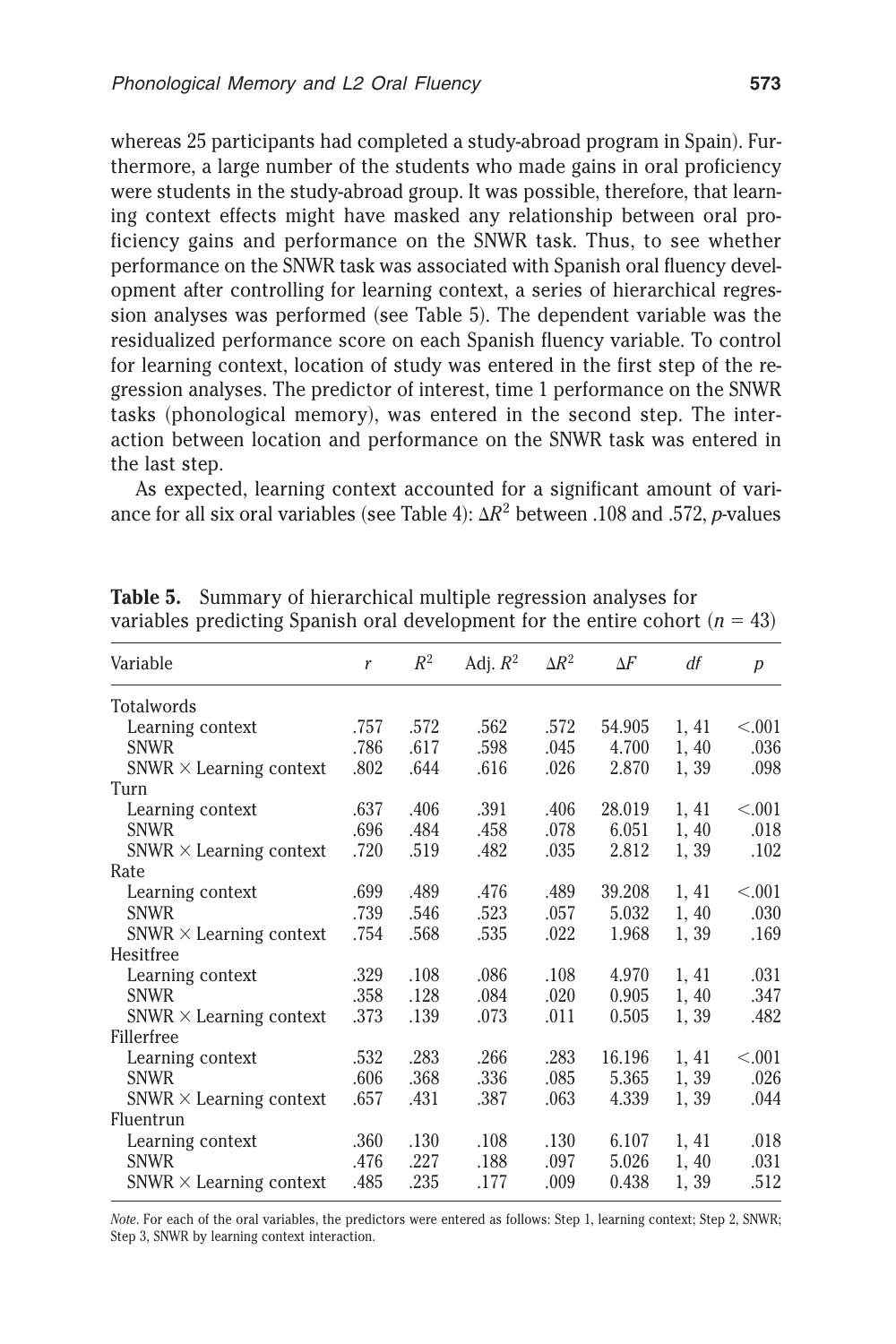between  $.031$  and  $\leq .001$ . After learning context effects were partialed out, with the exception of hesitfree, SNWR accounted for a further significant amount of variance for five out of the six oral variables (see Table 5):  $\Delta R^2$  between  $1045$  and  $1097$ ,  $p < 0.05$ . There was a significant SNWR by learning context interaction for fillerfree,  $\Delta R^2 = .063$ ,  $p < .05$ , whereas the interaction for totalwords approached significance,  $\Delta R^2 = 0.026$ ,  $p = 0.098$ . To investigate interaction effects, separate multiple regressions were conducted for the study-abroad and at-home groups for totalwords and fillerfree. These regressions showed that SNWR explained a significant amount of variance for the study-abroad students—totalwords,  $\Delta R^2 = .201$ ,  $p < .03$ ; fillerfree,  $\Delta R^2 = .234$ ,  $p < .02$ —but not for the at home students—totalwords,  $\Delta R^2 = .046$ ,  $p = .393$ ; fillerfree,  $\Delta R^2 =$  $+110$ ,  $p = 179$ . To summarize, SNWR performance explained a significant amount of variance for all oral development variables with the exception of hesitfree+ For totalwords and fillerfree, SNWR performance explained a significant amount of variance for the study-abroad group only+

# **DISCUSSION**

This study investigated the role of phonological memory in the acquisition of L2 oral fluency by adults over the course of a semester. In this study, phonological memory was operationalized as SNWR. A major finding to emerge was that, following one semester of study, phonological memory (SNWR) was implicated in the oral fluency gains of adults learning Spanish as a L2, although SNWR performance itself did not change over the same time span. Furthermore, phonological memory predicted the participants' level of oral fluency in a number of measures at the end of the semester. Phonological memory, therefore, appears to be an important skill necessary for the development of  $L2$  speech production in an adult population.

# **Phonological Memory and L2 Speech Production**

The present study is the first to demonstrate a relationship between phonological memory and L2 oral fluency in adults as measured by temporal and hesitation phenomena, and the results are consistent with previous findings that phonological memory is implicated in children's L1 spontaneous speech. Furthermore, the correlations obtained in the present study compare favorably with correlations observed in studies that examined the relationship between phonological memory and preschool children's length of utterances ~Adams & Gathercole, 1995, *r*s between +23 and +30, *n.s*+; Adams & Gathercole, 1996,  $r = .24$  and  $.39$ ; Adams & Gathercole, 2000,  $r = .39$  and  $.43$ ; Blake et al., 1994,  $r = .30$ ,  $n.s.,$  and  $.66$ ). With the exception of one participant, the L2 learners in the present study were all at the novice and intermediate levels of proficiency. These findings, then, extend the relationship between phonological memory and language learning beyond preschool children learning their L1.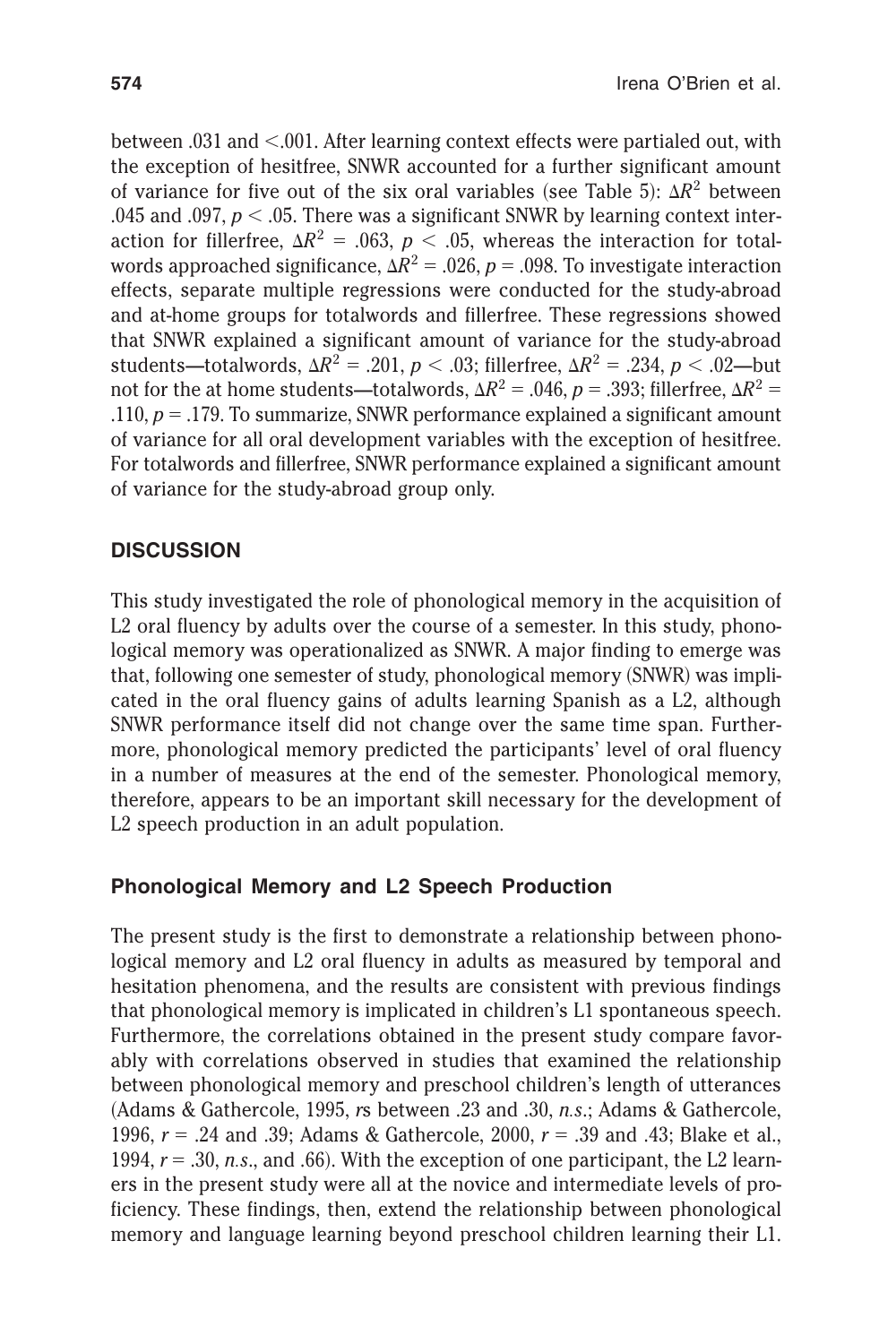Indeed, these results suggest that the relationship between phonological memory and language skill might be more closely related to the level of linguistic competence than to age as such.

The present study also found that phonological memory was related to the development of L2 oral fluency by adults over time. In particular, after partialing out learning context, phonological memory predicted gains made by participants in the amount of speech they produced, the length of their longest turn, their speech rate, the amount of speech they produced between filled pauses, and the length of their longest fluent run. Previous studies investigating the role of phonological memory in speech production looked at preschool children's L1 speech production at one point in time and did not examine children's spoken production development over a longer period. Furthermore, most prior adult studies looked at experimental word learning in the laboratory with a focus on vocabulary development, and, to our knowledge, no studies have investigated the association between phonological memory and the development of speech production in adults. Thus, the present findings are especially noteworthy in that they extend the previously documented relationship between phonological memory and adult vocabulary  $d$ evelopment to include  $L2$  oral fluency (speech fluidity) development.

Fluency in the present study was operationalized in terms of temporal/ hesitation phenomena. These temporal/hesitation phenomena isolated specific qualities of speech that have been identified with perceived assessments of fluency (see Freed, 1995; Wood, 2001). Cucchiarini et al.  $(2002)$  analyzed the spontaneous speech of adult L2 learners of Dutch using a number of temporal measures and found that rate of speech and mean run length between silent pauses (the authors did not measure mean run length between filled pauses) explained the greatest amount of variance in fluency ratings of spontaneous speech made by expert raters. Wood suggested that the quantity and quality of speech runs between pauses is the most important discriminator of fluent and disfluent speech. Highly fluent speakers tend to pause at sentence and clause junctures, thereby producing longer runs, unlike less fluent speakers who tend to pause within clauses or sentences, thereby producing shorter runs. Thus, the interpretation of the relationship between phonological memory and the quantitative measures observed in this study should not be restricted to specific quantitative measures as such, but should be looked at within a broader framework of fluency development. Towell  $(2002)$ , for example, suggested that improvement in quantitative measures of fluency, especially mean run length between pauses, might indicate a qualitative shift in oral production skills+ His observations are consistent with the findings in the developmental literature. In the children studied by Adams and Gathercole  $(1995, 2000)$ , those who produced longer mean run lengths also produced more grammatically complex utterances. Thus, the relationship between phonological memory and L2 oral fluency observed in the present study suggests that it might also be related to L2 grammar skill (see Ellis, 2001; Ellis & Sinclair, 1996; O'Brien et al., 2006; Sleve & Miyake, 2006).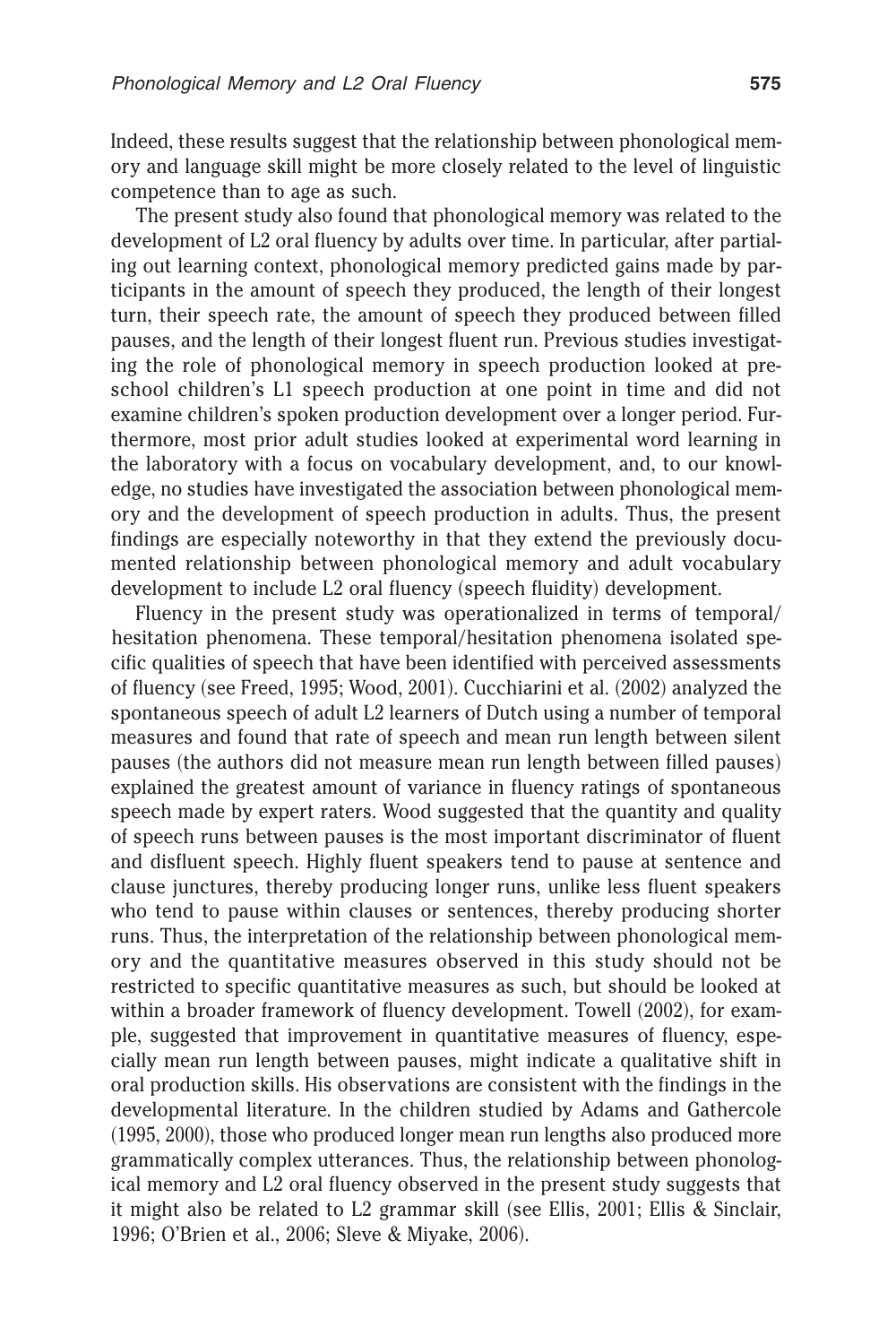# **Phonological Memory and Learning Environment**

The present results demonstrate that phonological memory is related to L2 learning in a real-world, classroom-based language learning environment, Small but significant relationships between phonological memory and L2 oral fluency development were observed for some measures for the entire cohort despite the considerable interindividual variability inherent in natural learning settings (see Dörnyei, 2005). For participants who studied abroad, the correlations obtained between phonological memory and time 2 oral fluency variables (*r*s between .36 and .44) were comparable in magnitude to the correlations obtained in longitudinal studies of L2 learning carried out with children in classroom-based learning environments (French, 2006,  $r = .91$ ; Service, 1992,  $r = .44$ ; Service & Kohonen, 1995,  $r = .42$ ), in which earlier phonological memory predicted later language skill. The correlations obtained in the present study were also similar to correlations between phonological memory and children's native vocabulary knowledge reported in the developmental literature (see Baddeley et al., 1998, Table 1, *rs* between .22 and .61), vocabulary that has generally been learned in a more natural environment, primarily through exposure to the language. Interestingly, the correlations were consistent with those reported in controlled studies with both adults and children that looked at experimental nonword and L2 word learning in the laboratory (Atkins  $&$ Baddeley, 1998, *r*s between +38 and +54; Gathercole et al+, 1997, *r*s between +46 and .58; Gupta, 2003, *rs* between .32 and .39; Speciale et al., 2004, Experiment 1,  $r = .36$  and  $.45$ ).

# **Phonological Memory and Learning Context**

With the exception of fillerfree (and perhaps totalwords), the results reported here were independent of learning context. Although learning context accounted for a significant amount of variance in fluency gains for the entire  $\alpha$ cohort  $(8.6-57.2\%$  of variance explained), phonological memory still predicted a further significant amount of variance for five oral fluency variables  $(4.5-9.7\%$  of variance explained) irrespective of whether the participants took one course at their home university or whether they studied abroad in an environment that provided greater immersion opportunities. Thus, those who had better phonological memory skills made greater progress in L2 oral fluency development than those who had weaker phonological memory skills, over and above the progress that was attributable to the richer  $L2$  learning context for some participants (in the study-abroad context). This suggests that the role of phonological memory in language learning is independent of learning environment: Those with better phonological memory skills will make greater gains in L2 fluency development than those with poorer skills+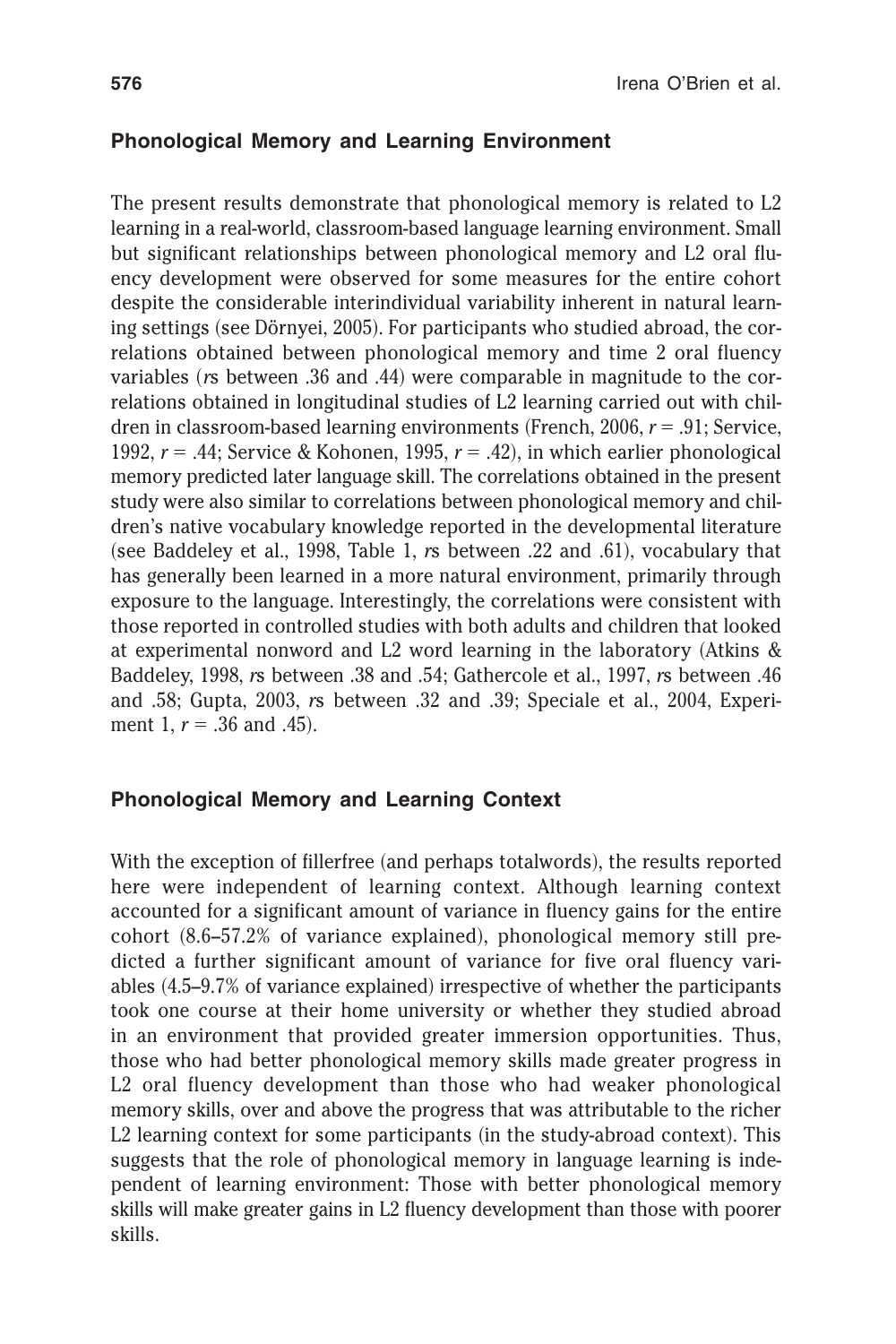# **Phonological Memory and Fluency Development**

To our knowledge, the role of phonological memory in adult L2 speech production has not been investigated up to now. This lack of research might be due to the generally accepted view that fluent adult speech is not mediated by phonological memory (Klapp, Greim, & Marshburn, 1981) and might also be due to evidence that indicates that the language of patients with shortterm memory deficits remains fluent (Shallice & Butterworth, 1977). In contrast, young children's spontaneous speech production is related to their phonological memory skills (Adams & Gathercole, 1995, 1996, 2000; Blake et al., 1994). It might be that the processes involved in early stages of L2 fluency are similar to those used by young children to acquire fluency in their L1. If this is so, then phonological memory would also be expected to mediate early adult L2 fluency acquisition. For young children, as for novice adult L2 learners, the planning and production of multiword utterances is a controlled, effortful process rather than an automatic one. Perhaps phonological memory plays a significant role when language production is effortful and a lesser role when language has become automatized, as in adult L1 speech and the later stages of adult L2 speech. At earlier stages of L2 learning, phonological memory might constrain the amount of speech produced: L2 learners who are able to retain only a few new items in short-term memory might be limited in the amount of speech they are able to generate. $2$ 

In support of this proposal, Speidel and Herreshoff  $(1989)$  analyzed the speech of first-grade children for their use of imitation (repetition of others' speech) and found that low mean length of utterance (MLU; less fluent) children used more imitation than high MLU (more fluent) children, especially when the utterances were very long. Long utterances were more effortful and required more imitation to produce for the less fluent children than for the more fluent children. Speidel (1989) equated imitation span with verbal memory span (or phonological memory) and suggested that it is related to the rate at which young children acquire L1 fluency. The present study has shown that phonological memory is related to the acquisition of L2 fluency by adults. Thus, similar processes might underlie the development of fluency in both children (in their  $L1$ ) and adults (in their  $L2$ ). In adults, as in children, the ability to retain and imitate longer L2 utterances might lead to greater L2 fluency.

The evidence from the present and previous studies suggests that the relationship between phonological memory and language learning is not constrained by age but extends into adulthood. The adults in this study were all at the novice or intermediate level of  $L2$  competence (there were no highly fluent speakers). Consequently, phonological memory appears to be implicated in earlier stages of language learning by both children and adults, when linguistic and metalinguistic knowledge is still fragile+ For children learning their L1, this might be as early as the age of 5. For adults learning a L2, phonological memory might continue to remain an active cognitive mechanism because most L2 learners never reach high levels of L2 competence.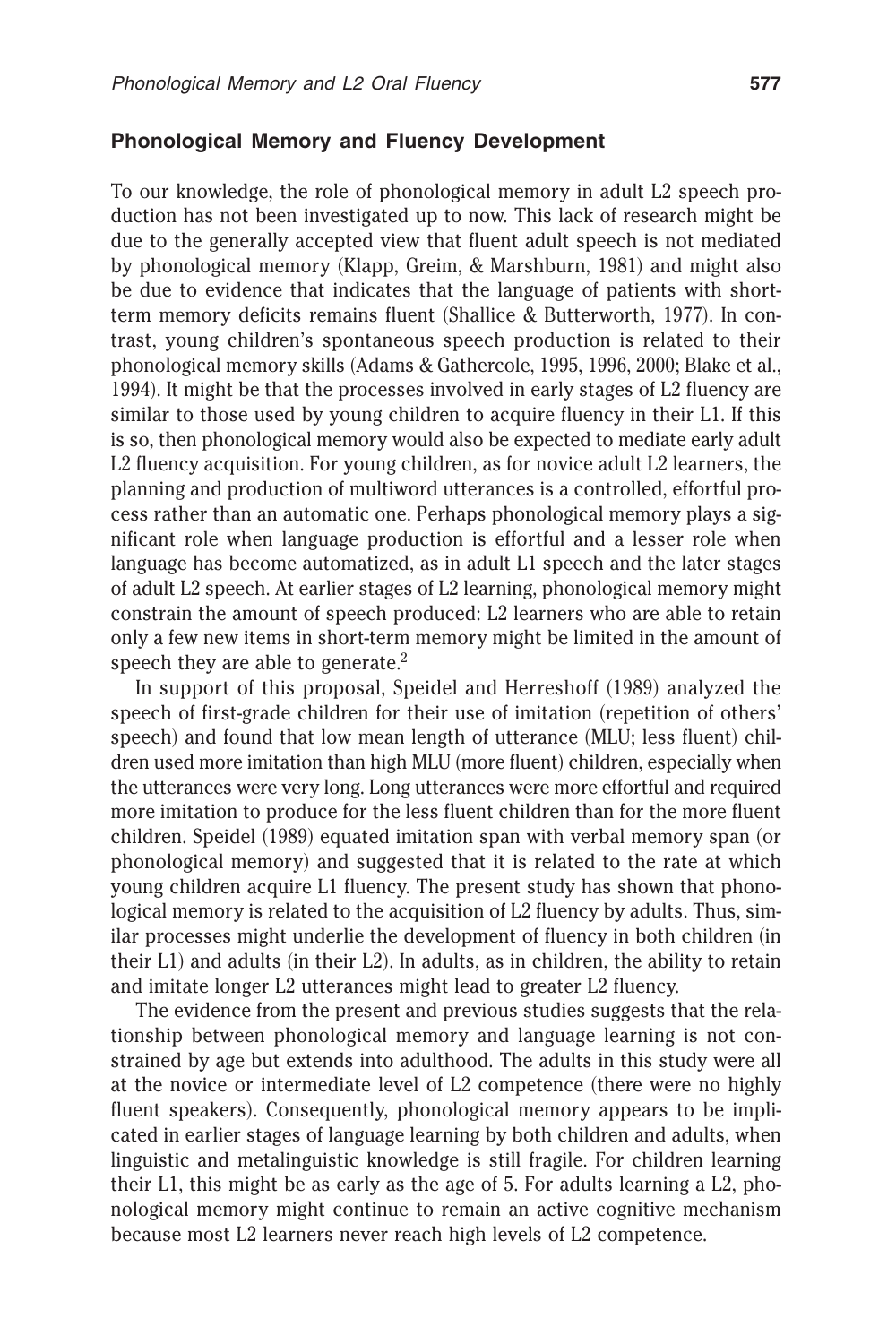The results obtained here are also noteworthy because the measure of phonological memory used was SNWR, a test that, unlike other measures of phonological memory, does not require overt articulation. Thus, the relationship between phonological memory and speech production observed in the present study did not arise because of the mutual output constraints problem discussed previously. Additionally, if SNWR is primarily a measure of phonological storage, as has been suggested, this would mean that the ability to store  $(rather than release) phonological sequences in short-term memory is the$ important factor in language learning. Indeed, in their study of preschool children, Gathercole et al. (1999) obtained stronger correlations between nonword recognition and vocabulary  $(r = .73)$  than between nonword repetition and vocabulary  $(r = .54)$ , although the correlations were not significantly different from each other. However, nonword recognition is a measure of phonological memory that is not frequently used. Future studies that investigate the relationship between phonological memory and language learning should include additional measures of phonological memory.

A further question that will need to be addressed is which aspect of the phonological memory process is crucial for language learning+ SNWR requires that both item order and item identity be processed, and it is unclear which process drives language learning (Brown, Preece, & Hulme, 2000; Burgess & Hitch, 1999; Jefferies et al., 2006). This question should be addressed in a future study by including additional measures that will permit more finegrained investigation of the specific components of phonological memory that are implicated.

In summary, this study demonstrated that phonological memory plays a role in SLA by adults in real-world language learning environments (although a direct causal relationship remains to be established). Furthermore, it demonstrated that phonological memory is implicated in other aspects of L2 learning by adults in addition to vocabulary acquisition—namely in the development of specified aspects of oral fluency as measured by temporal and hesitation phenomena. The overall outcome of this study was that phonological memory continues to play a significant role into adulthood in the acquisition of L2 oral fluency. When these results are viewed in conjunction with the results of other studies, it appears that the role of phonological memory in language acquisition is more closely related to the learner's level of language competence rather than to the learner's age as such.

~*Received 12 December 2006*!

#### **NOTES**

1. See also Collentine, 2004; Collentine & Freed, 2004; Díaz-Campos, 2004; Lafford, 2004; Lazar, 2004+

2. It is interesting to note that phonological memory span is related to speech rate (see Baddeley et al., 1975; Brown & Hulme, 1992). Baddeley et al. provided evidence that phonological memory span can be predicted from the number of items that can be read in approximately  $2$  s. Brown and Hulme showed that phonological memory span measured in a L2 (Italian) increased in a linear manner with the speech rate in that L2.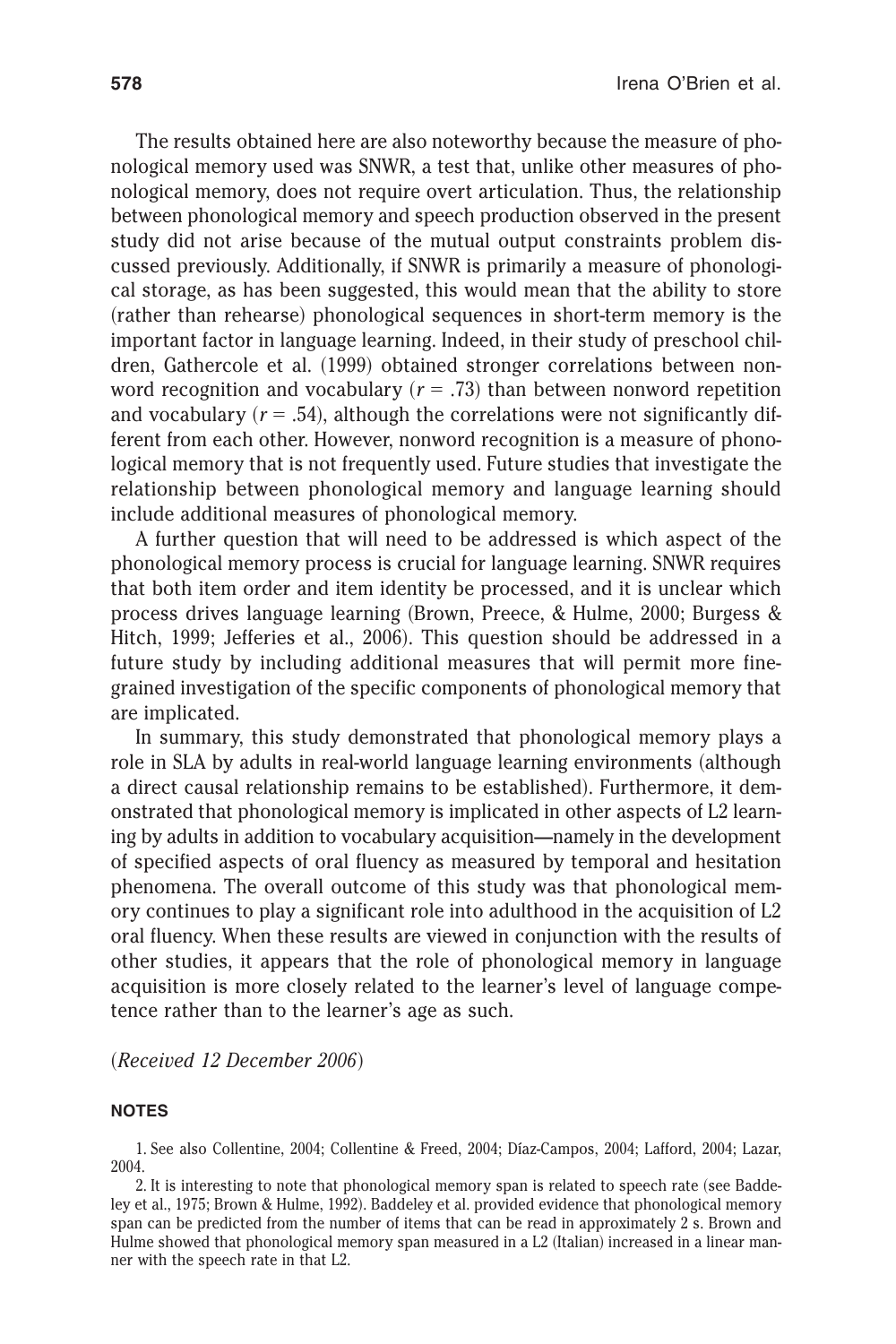#### **REFERENCES**

- Adams, A.-M., Bourke, L., & Willis, C. (1999). Working memory and spoken language comprehension in young children. *International Journal of Psychology*, 34, 364–373.
- Adams, A-M<sub>tr</sub>, & Gathercole, S<sub>tr</sub>, E<sub>t</sub> (1995). Phonological working memory and speech production in preschool children. *Journal of Speech and Hearing Research*, 38, 403–414.
- Adams, A.-M., & Gathercole, S. E. (1996). Phonological working memory and spoken language development in young children+ *The Quarterly Journal of Experimental Psychology*, *49A*, 216–233+
- Adams, A.-M., & Gathercole, S. E. (2000). Limitations in working memory: Implications for language development. *International Journal of Language and Communication Disorders*, 35, 95–116.
- Atkins, P. W. B., & Baddeley, A. D. (1998). Working memory and distributed vocabulary learning. *Applied Psycholinguistics*, *19*, 537–552+
- Baddeley, A, D. (1996). Exploring the central executive. *The Quarterly Journal of Experimental Psychology*, *49A*, 5–28+
- Baddeley, A, D. (2000). The episodic buffer: A new component of working memory? *Trends in Cognitive Science*, *4*, 417–423+
- Baddeley, A. D. (2003). Working memory and language: An overview. *Journal of Communication Disorders*, *36*, 189–208+
- Baddeley, A, D., Gathercole, S. E., & Papagno, C. (1998). The phonological loop as a language learning device+ *Psychological Review*, *105*, 158–173+
- Baddeley, A. D., & Hitch, G. J. (1974). Working memory. In G. A. Bower (Ed.), *The psychology of learning and motivation: Vol. 8* (pp. 47–90). San Diego: Academic Press.
- Baddeley, A, D., Papagno, C., & Vallar, G.  $(1988)$ . When long-term learning depends on short-term storage. Journal of Memory and Language, 27, 586–595.
- Baddeley, A, D., Thomson, N., & Buchanan, M. (1975). Word length and the structure of short-term memory, *Journal of Verbal Learning and Verbal Behavior*, 14, 575–589.
- Baddeley, A. D., & Wilson, A. W. (2002). Prose recall and amnesia: Implications for the structure of working memory. *Neuropsychologia*, 40, 1737–1743.
- Blake, J., Austin, W., Cannon, M., Lisus, A., & Vaughan, A. (1994). The relationship between memory span and measures of imitative and spontaneous language complexity in preschool children. *International Journal of Behavioral Development*, *17*, 91–107+
- Breiner-Sanders, K., Lowe, P., Miles, J., & Swender, E. (2000). ACTFL proficiency guidelines: Speaking, revised 1999. *Foreign Language Annals*, 33, 13-18.
- Brown, G. D. A., & Hulme, C. (1992). Cognitive psychology and second language processing: The role of short-term memory. In R. J. Harris (Ed.), *Cognitive processing in bilinguals* (pp. 105–121). Amsterdam: North-Holland.
- Brown, G. D. A., Preece, T., & Hulme, C. (2000). Oscillator-based memory for serial order. *Psychological Review, 107, 127-181.*
- Burgess, N., & Hitch, G. J. (1999). Memory for serial order: A network model of the phonological loop and its timing, *Psychological Review*,  $106$ , 551–581.
- Carroll, J. B.  $(1990)$ . Cognitive abilities in foreign language aptitude: Then and now. In T. Parry & C. Stansfield (Eds.), *Language aptitude reconsidered* (pp. 11–29). Englewood Cliffs, NJ: Prentice Hall.
- Cheung, H. (1996). Nonword span as a unique predictor of second-language vocabulary learning. *Developmental Psychology*, *32*, 867–873+
- Christoffels, I. K., de Groot, A. M. B., & Kroll, J. F. (2006). Memory and language skills in simultaneous interpreters: The role of expertise and language proficiency+ *Journal of Memory and Language*, *54*, 324–345+
- Collentine, J.  $(2004)$ . The effects of learning contexts on morphosyntactic and lexical development. *Studies in Second Language Acquisition, 26, 227-248.*
- Collentine, J., & Freed, B. F.  $(2004)$ . Learning context and its effects on second language acquisition: Introduction+ *Studies in Second Language Acquisition*, *26*, 153–171+
- Cucchiarini, C., Strik, H., & Boves, L. (2002). Quantitative assessment of second language learners' fluency: Comparisons between read and spontaneous speech. Journal of the Acoustical Society *of America*, *111*, 2862–2873+
- Derwing, T., Rossiter, M., Munro, M., & Thomson, R. (2004). Second language fluency: Judgments on different tasks. *Language Learning*, 54, 655–769.
- Díaz-Campos, M. (2004). Context of learning in the acquisition of Spanish second language phonology+ *Studies in Second Language Acquisition*, *26*, 249–273+
- Dörnyei, Z. (2005). *The psychology of the language learner*. Mahwah, NJ: Erlbaum.
- Dufva, M., & Voeten, M. J. M. (1999). Native language literacy and phonological memory as prerequisites for learning English as a foreign language. *Applied Psycholinguistics*, *20*, 329–348.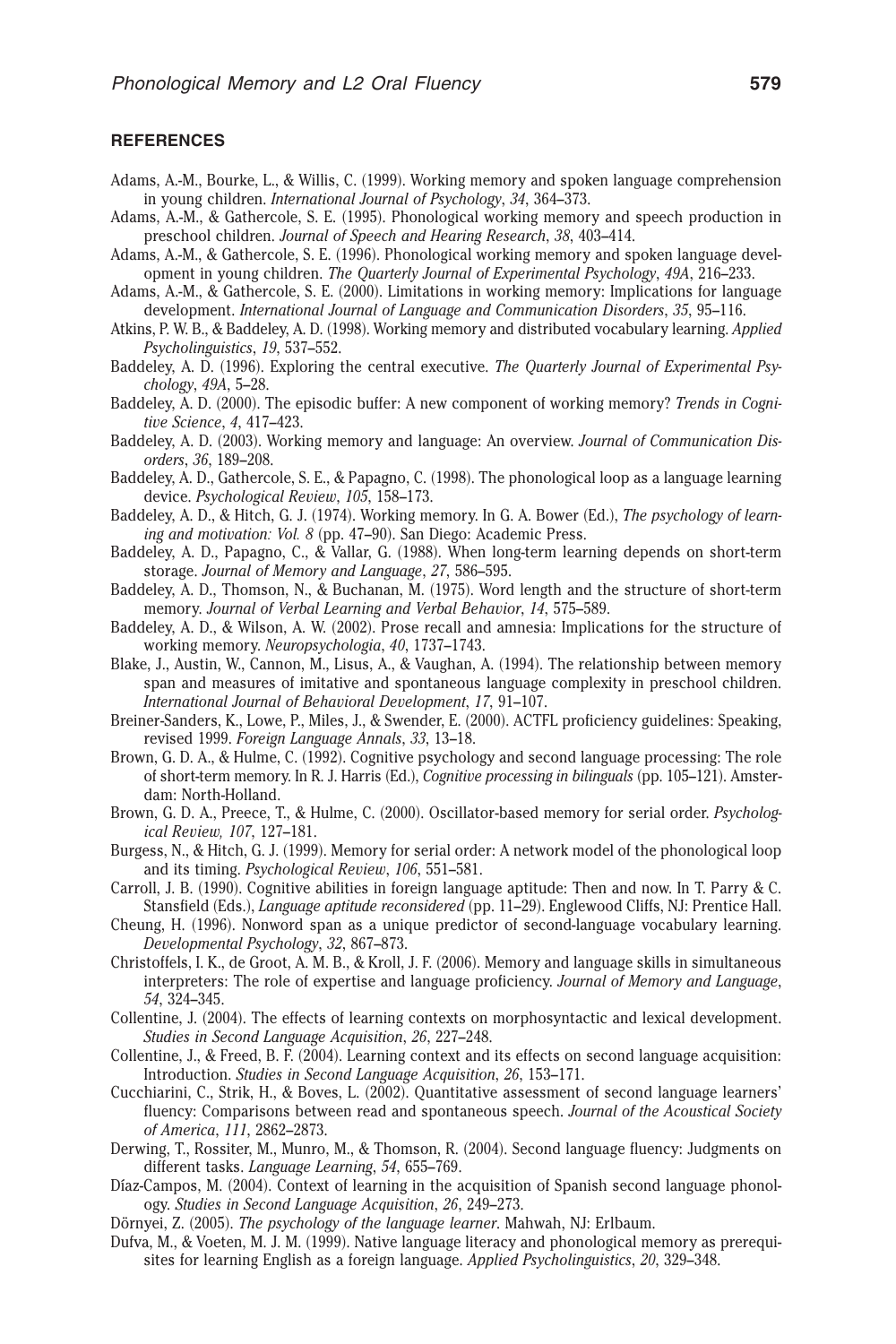- Duyck, W., Szmalec, A., Kemps, E., & Vandierendonck, A. (2003). Verbal working memory is involved in associative word learning unless visual codes are available. Journal of Memory and Lan*guage*, *48*, 527–541+
- Ellis, N. C. (1996). Sequencing in SLA: Phonological memory, chunking, and points of order. *Studies in Second Language Acquisition, 18, 91-126.*
- Ellis, N. C. (2001). Memory for language. In P. Robinson (Ed.), *Cognition and second language instruction* (pp. 33–68). New York: Cambridge University Press.
- Ellis, N. C., & Sinclair, S. G. (1996). Working memory in the acquisition of vocabulary and syntax: Putting language in good order. *The Quarterly Journal of Experimental Psychology*, 49A, 234–250.
- Freed, B. F. (1995). What makes us think that students who study abroad become fluent? In B. F. Freed (Ed.), *Second language acquisition in a study abroad context* (pp. 123–148). Amsterdam: Benjamins.
- French, L. M. (2006). *Phonological working memory and L2 acquisition: A developmental study of Quebec francophone children learning English*. New York: Edwin Mellen Press.
- Frisch, S. A., Large, N. R., Zawaydeh, B., & Pisoni, D. B. (2001). Emergent phonotactic generalizations in English and Arabic. In J. Bybee & P. Hopper (Eds.), *Frequency and the emergence of linguistic structure* (pp. 159–179). Amsterdam: Benjamins.
- Gathercole, S. E., & Adams, A.-M. (1993). Phonological working memory in very young children. *Developmental Psychology*, *29*, 770–778+
- Gathercole, S. E., & Adams, A.-M. (1994). Children's phonological working memory: Contributions of long-term knowledge and rehearsal. *Journal of Memory and Language*, 33, 672–688.
- Gathercole, S. E., & Baddeley, A. D. (1989). Evaluation of the role of phonological STM in the development of vocabulary in children: A longitudinal study+ *Journal of Memory and Language*, *28*, 200–213+
- Gathercole, S. E., Hitch, G. J., Service, E., & Martin, A. J. (1997). Phonological short-term memory and new word learning in children+ *Developmental Psychology*, *33*, 966–979+
- Gathercole, S. E., Pickering, S. J., Hall, M., & Peaker, S. M. (2001). Dissociable lexical and phonological influences on serial recognition and serial recall. The Quarterly Journal of Experimental Psychol*ogy*, *54A*, 1–30+
- Gathercole, S. E., Service, E., Hitch, G. J., Adams, A.-M., & Martin, A. J. (1999). Phonological shortterm memory and vocabulary development: Further evidence on the nature of the relationship. *Applied Cognitive Psychology*, 13, 65–77.
- Gathercole, S. E., Willis, C., & Baddeley, A. D. (1991). Differentiating phonological working memory and awareness of rhyme: Reading and vocabulary development in children+ *British Journal of Psychology*, *82*, 387–406+
- Gathercole, S. E., Willis, C. S., Emslie, H., & Baddeley, A. D. (1992). Phonological memory and vocabulary development during the early school years: A longitudinal study+ *Developmental Psychology*, *28*, 887–898+
- Gupta, P. (2003). Examining the relationship between word learning, nonword repetition, and immediate serial recall in adults. The Quarterly Journal of Experimental Psychology, 56A, 1213-1236.
- Jefferies, E., Frankish, C., & Lambon Ralph, M. A. (2006). Lexical and semantic influences on item and order memory in immediate serial recognition: Evidence from a novel task+ *The Quarterly Journal of Experimental Psychology*, 59, 949-964.
- Klapp, S. T., Greim, D. M., & Marshburn, E. A. (1981). Buffer storage of programmed articulation and the articulatory loop: Two names for the same mechanism or two distinct components of shortterm memory? In J. Long & A. D. Baddeley (Eds.), *Attention and performance IX* (pp. 459–472). Mahwah, NJ: Erlbaum+
- Lafford, B. A.  $(2004)$ . The effect of the context of learning on the use of communication strategies by learners of Spanish as a second language. *Studies in Second Language Acquisition*, 26, 201–225.
- Lazar, N. A. (2004). A short survey on causal inference, with implications for context of learning studies of second language acquisition. *Studies in Second Language Acquisition*, *26*, 329–347.
- Masoura, E. V., & Gathercole, S. E. (1999). Phonological short-term memory and foreign language learning. *International Journal of Psychology*, 34, 383–388.
- Masoura, E. V., & Gathercole, S. E. (2005). Contrasting contributions of phonological short-term memory and long-term knowledge to vocabulary learning in a foreign language. Memory, 13, 422-429.
- Michas, I. C., & Henry, L. A. (1994). The link between phonological memory and vocabulary acquisition. *British Journal of Developmental Psychology*, 12, 147-163.
- O'Brien, I., Segalowitz, N., Collentine, J., & Freed, B. (2006). Phonological memory and lexical, narrative, and grammatical skills in second-language oral production by adult learners+ *Applied Psycholinguistics*, *27*, 377–402+